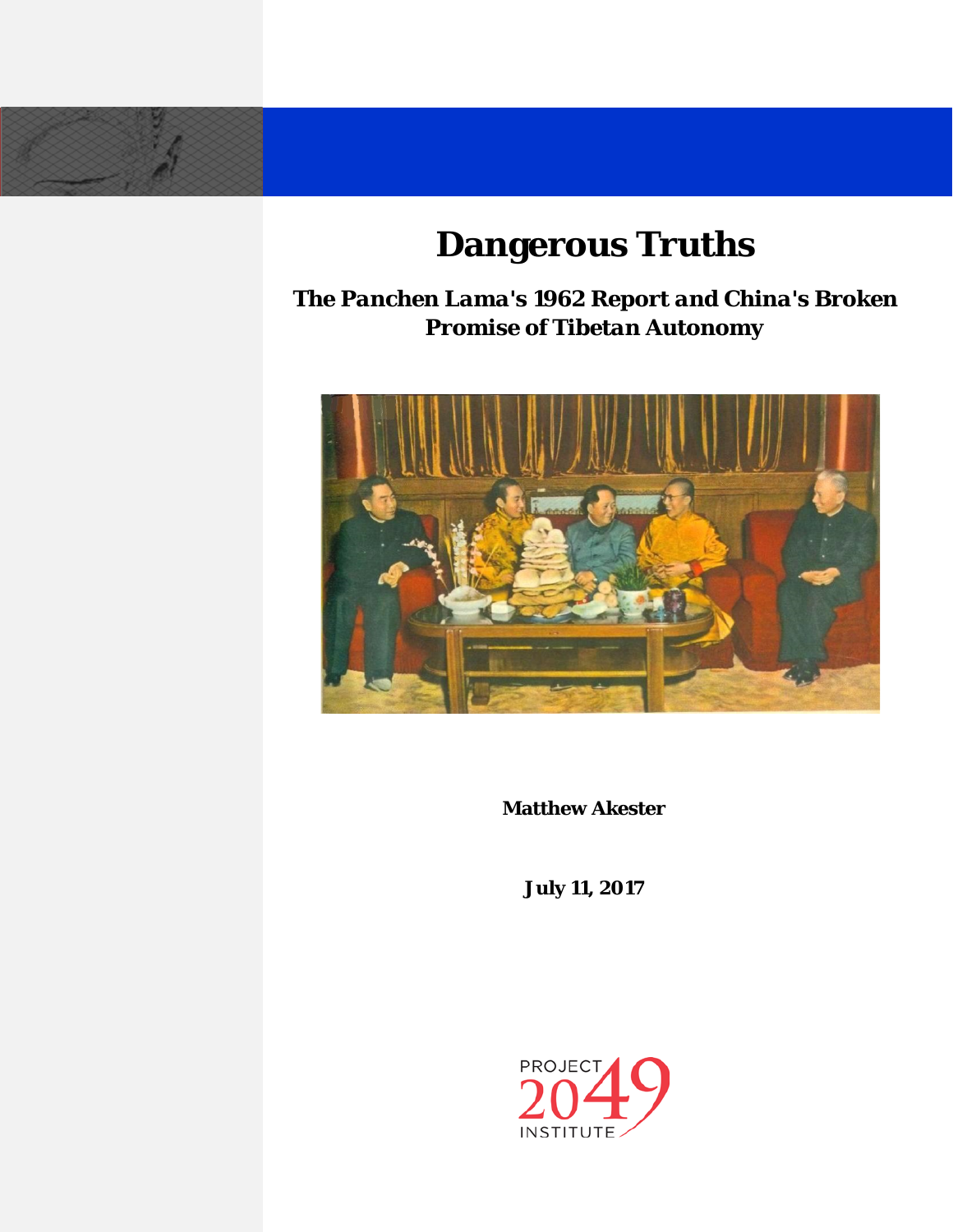#### **About the Project 2049 Institute**

**The Project 2049 Institute** seeks to guide decision makers toward a more secure Asia by the century's mid-point. Located in Arlington, Virginia, the organization fills a gap in the public policy realm through forward-looking, region-specific research on alternative security and policy solutions. Its interdisciplinary approach draws on rigorous analysis of socioeconomic, governance, military, environmental, technological and political trends, and input from key players in the region, with an eye toward educating the public and informing policy debate.

#### **About the Author**

**Matthew Akester** is a translator of classical and modern literary Tibetan, based in the Himalayan region. His translations include The Life of Jamyang Khyentse Wangpo, by Jamgon Kongtrul and Memories of Life in Lhasa Under Chinese Rule by Tubten Khetsun. He has worked as consultant for the Tibet Information Network, Human Rights Watch, the Tibet Heritage Fund, and the Tibetan Buddhist Resource Center, among others.

### **Acknowledgments**

This paper was commissioned by The Project 2049 Institute as part of a program to study "Chinese Communist Party History (CCP History)." More information on this program was highlighted at a conference titled, "1984 with Chinese Characteristics: How China Rewrites History" hosted by The Project 2049 Institute. Kelley Currie and Rachael Burton deserve special mention for reviewing paper drafts and making corrections. The following represents the author's own personal views only.

Cover Image: Mao Zedong (centre), Liu Shaoqi (left) meeting with 14th Dalai Lama (right 2) and 10th Panchen Lama (left 2) to celebrate Tibetan New Year, 1955 in Beijing. Source: 民族出版社,1956 年, Wikimedia Commons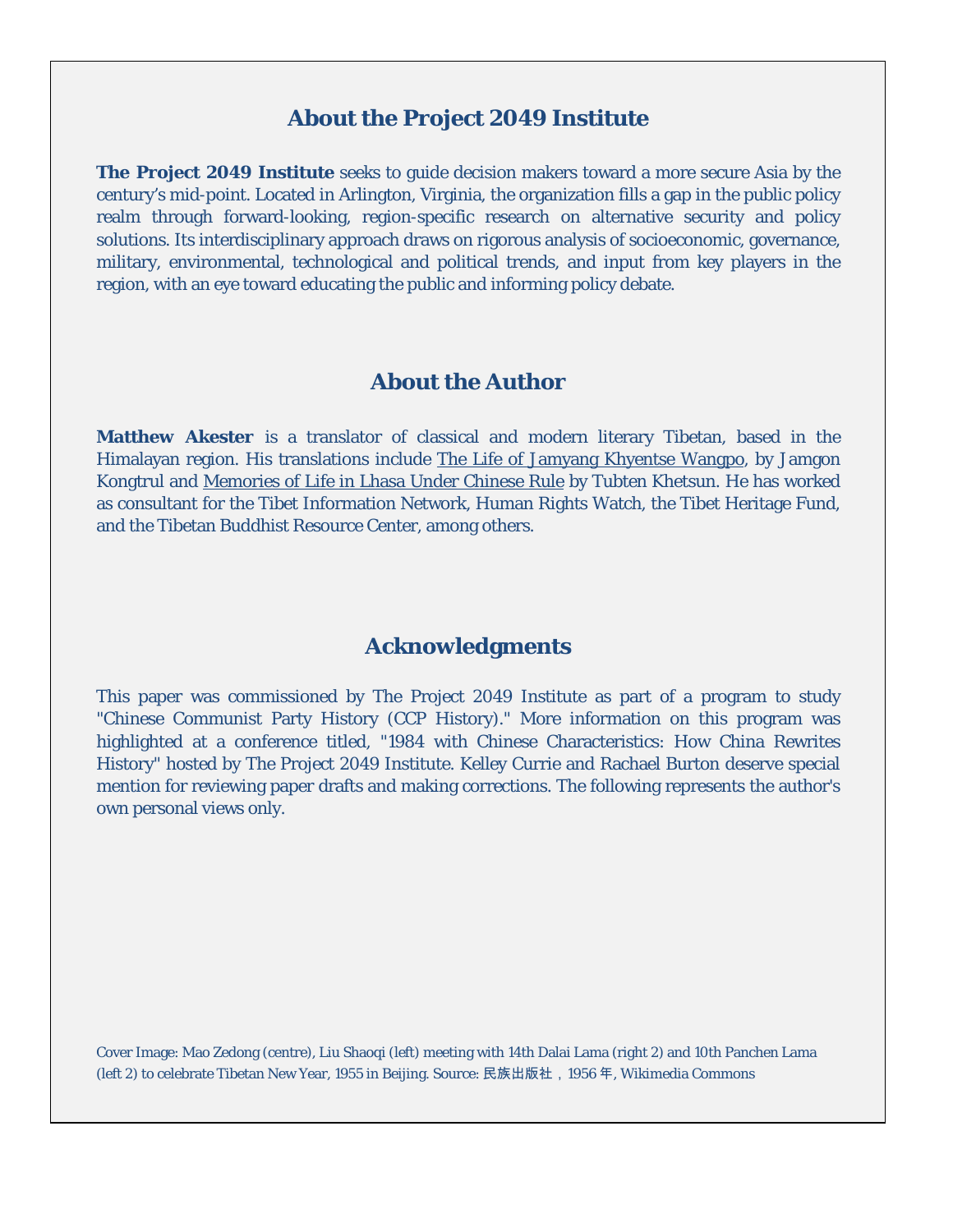

## **Table of Contents**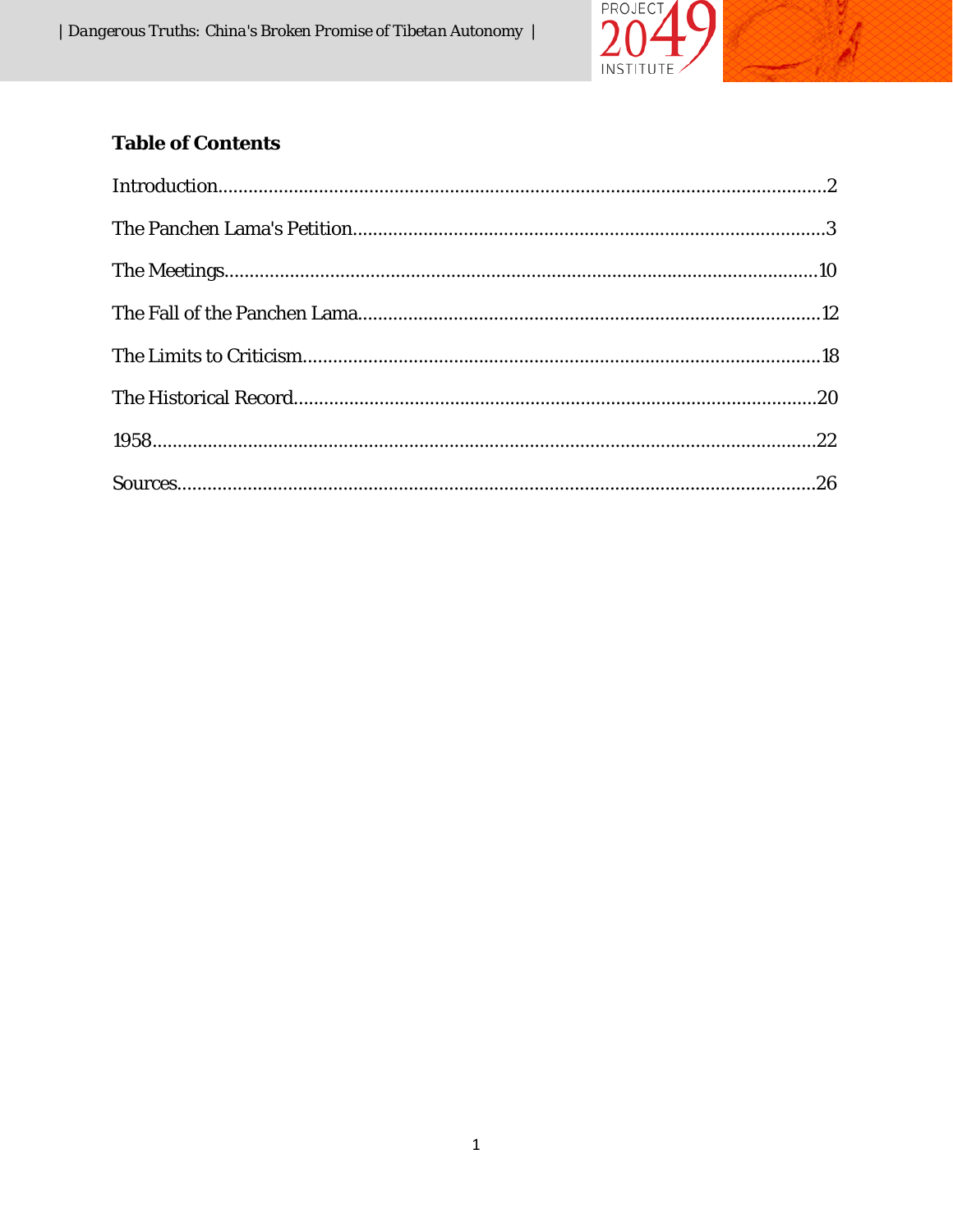

#### **Introduction**

The 10th Panchen Lama's '70,000 character report' on problems with the 'pacification of rebellion' and implementation of 'democratic reforms' in Tibet was the most significant critique of Communist rule in minority regions ever acknowledged by the Party. It was handled by the United Front Work Department (UFWD), the branch of government charged with co-opting and coordinating loyal figures of authority outside the Party. In 1962 Chöki Gyaltsen, the 10th Panchen Lama, was the vice chairman of the Chinese People's Political Consultative Conference (CPPCC), a body under the purview of the UFWD. The eventual rejection of the Panchen Lama's report by the central leadership signaled both the fall of the Panchen Lama―the most eminent such figure remaining in Tibet―and the end of any meaningful consultative role for the United Front organizations in minority regions generally.

This document, sometimes regarded as the most important in modern Tibetan history, had never been seen outside elite circles of the Chinese Communist Party (CCP) until the publication of a leaked copy in London in 1997.[1](#page-3-0) The contents had been alluded to in Jampel Gyatso's sympathetic but carefully worded biography, published in Beijing in 1989, but it was 35 years before the appearance of the actual text could confirm the wide-ranging and detailed nature of the critique presented to the CCP's top leaders by its most senior Tibetan figurehead in 1962. While dutifully affirming support for the Party and its 'democratic reform' agenda, the report highlighted the disastrous failings of the Party's nationalities and religion policy, indiscriminate arrests and persecution, mass imprisonment, impoverishment, and starvation. It is the boldest internal criticism of Maoist policies ever known to have been written, and had been kept secret inside China for more than three decades.

Now, 20 years after the report's first publication outside China, further details of the Party's handling of the affair have finally emerged, including official transcripts of the series of high-level meetings held to discuss the report in Beijing in June-July 1962. These were recovered and published in English translation by independent researcher Li Jianglin in [2](#page-3-1)016.<sup>2</sup>

As outlined below, they confirm that even the regime's top diplomats, Zhou Enlai and Li Weihan, had no intention of addressing the substance of the Panchen's report. Their main concern was rather to determine whether the Panchen was docile and pliable enough to still be appointed chairman of the long-delayed Tibet Autonomous Region (TAR)–the purpose for which he had been groomed by the Party all along. The discussion was used by Mao to depose not only the Panchen Lama but most of his senior

<span id="page-3-0"></span>l <sup>1</sup> *A Poisoned Arrow: The Secret Report of the Panchen Lama*. London: Tibet Information Network 1997.

<span id="page-3-1"></span>**<sup>2</sup>** Li Jianglin and Matthew Akester, "Achievements are predominant, mistakes are secondary", January 12, 2016, at <http://historicaldocs.blogspot.in/2016/01/achievements-are-predominant-mistakes.html>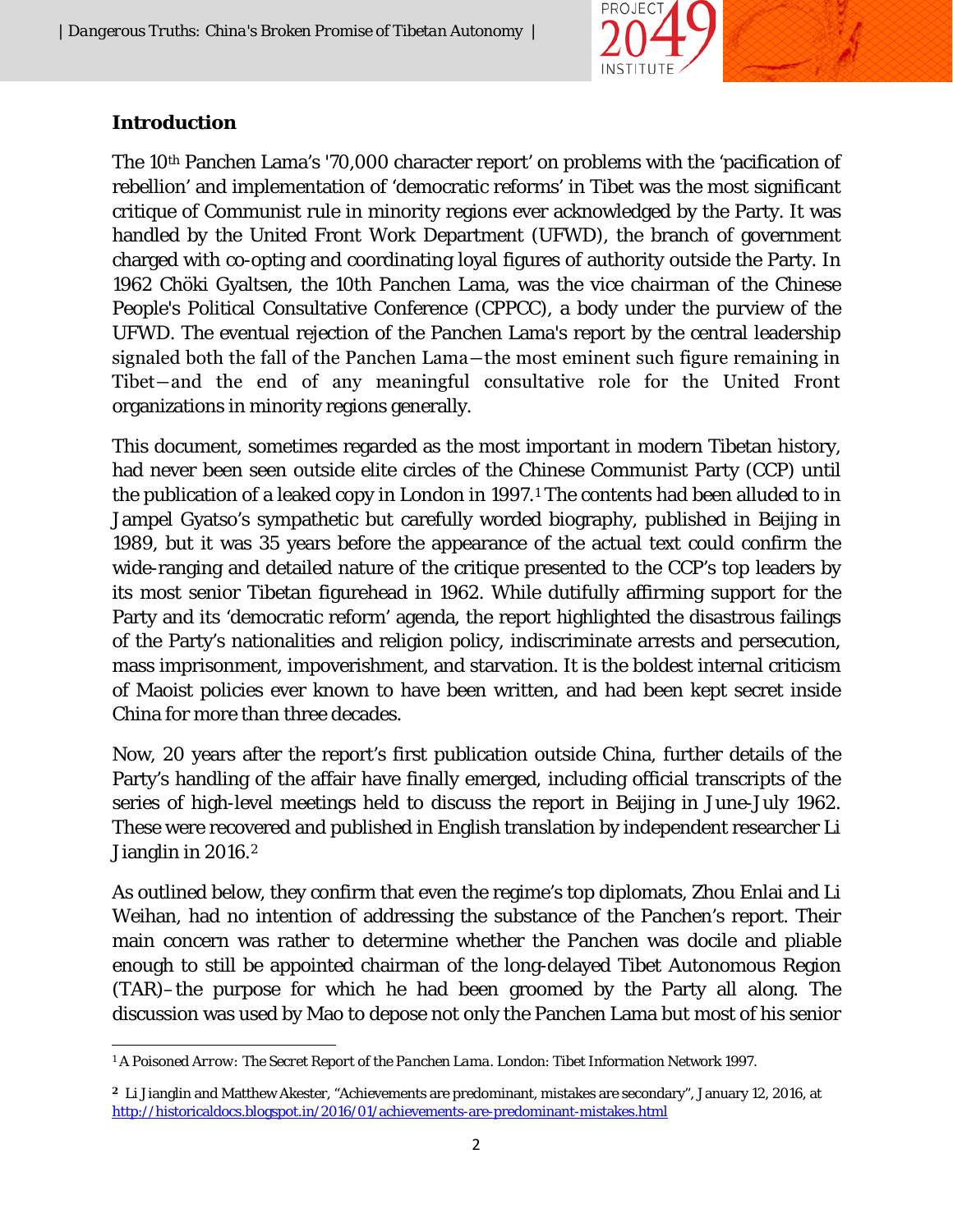

interlocutors as well. Within a matter of weeks from September 1962, the religion and nationality policies that had guided CCP rule in minority regions thus far were effectively abandoned.



(Map of Tibet Autonomous Region, PRC administered divisions, and Tibetan Cultural areas. Source: Credit to Tsering Wangyal Shawa, Princeton University; Boundary [Marshall and Cooke, Tibet Outside the TAR, 1997])

### **The Panchen Lama's petition**

During 1961, political revisionism in Beijing and the rollback of the 'Great Leap Forward' led to a brief amelioration of conditions in Tibetan areas. There was limited rehabilitation and compensation for individuals wrongly categorized as 'class enemies', and a slowdown of the Maoist approach to collectivization. In Qinghai, where 'pacification of the revolt' had been particularly harsh, Party secretary Gao Feng was dismissed on charges of 'left deviationism'. It was at this time that the most senior Tibetan leader still serving in the United Front, the 10th Panchen Lama Chöki Gyeltsen (then vice-chairman of the National People's Congress (NPC) and acting chairman of the Prepatory Committee for the Tibet Autonomous Region (PCTAR), used his high standing with the central leadership to petition for redress of the excesses visited on Tibetan areas since 1958. He was just 24 years old.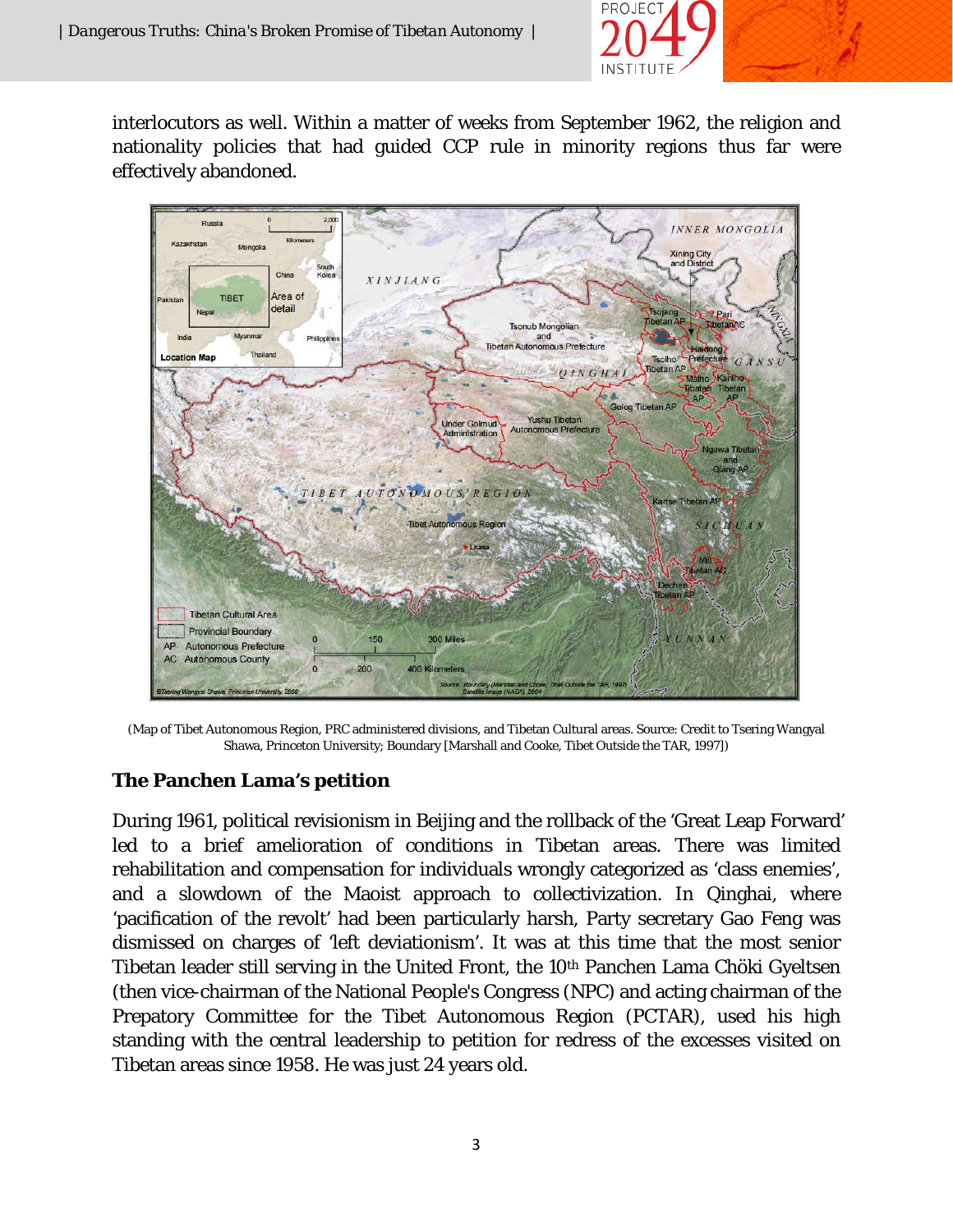l



The CCP had made the generation-old rift between the courts of the Dalai Lamas in Lhasa and Panchen Lamas in Shigatsé a crucial pretext for sending the People's Liberation Army (PLA) into Tibet in 1950-51. This played out in the following years as a vehicle for the power struggle between the PLA's southwest and northwest military commands in proto-TAR. The Shigatsé faction was awarded its own regional council, one of three constituents of the preparatory TAR administration set up in the 1950s under this divide-and-rule strategy (the other two being the Lhasa government and Chamdo Liberation Committee). The young 10th Panchen Lama (b.1938) was cultivated by the Party as its chief Tibetan protégé, and therefore was taken for a Communist stooge by many Tibetans, especially Lhasa people, until the denunciation of his petition became public knowledge in 1964.

Like the 14th Dalai Lama (b.1935), the 10<sup>th</sup> Panchen Lama was a native of the fareastern Amdo region, with a progressive outlook, open to Communist promises of reforming Tibet's archaic, hidebound social order and bringing economic and technological development to the region. Although he remained in Tibet after the 1959 uprising and the Dalai Lama's flight to India, publicly supported Chinese policies that were strongly resisted within Tibet and accepted promotion for doing so, this was not out of ignorance of or indifference to the suffering of his people.

In April 1958, the arrest of Tri Gyanakpa Yeshe Pel, the senior Lama at Bimdo monastery and former tutor to the Panchen Lama, sparked a protest that turned into a massacre. Gyanak Rinpoché was taken away for 're-education', as were many other religious leaders, as the authorities tried to contain Tibetan resistance to collectivization. Public agitation for his release led to attacks on the offices of Xunhua county (Tibetan: Yadzi Dzong, in Haidong prefecture, Qinghai), which was besieged for days, before the arrival of PLA troops. In the space of four hours, over 719 unarmed protesters were injured, of whom 435 died, and 2,499 arrests were made in a single afternoon during the manhunt that followed.[3](#page-5-0) The Xunhua massacre presaged the outbreak of revolt across Amdo, which culminated in the Lhasa uprising, resulting in the CCP's unrestrained use of military force to suppress it. The Panchen Lama was informed, and his high-level petition originated around this time.

In view of the privileged status accorded to the Panchen Lama and his administration, 'democratic reforms' were initially conducted 'peacefully' in Shigatsé in 1959-60,

<span id="page-5-0"></span><sup>&</sup>lt;sup>3</sup> This is one of few cases where casualty figures were published for a military assault on the civilian population in Qinghai that year. See *Tibet in Agony: Lhasa 1959* by Jianglin Li, Harvard University Press 2016 p.49; *The Tenth*  Panchen Lama: a life, by Jampel Gyatso. Hong Kong: Kai fang chu ban she 2008 p.97-9; and *The Tragedy of My Homeland* by Alak Tenzin Pelbar. Dharmshala: Narthang Publications 1994 p.134-5. Numerous refugees from the region took shelter at Tashi Lhunpo monastery during 1958, including senior religious figures, leading to concern among TWC cadres that the Panchen group was "harboring counter-revolutionaries" (e.g., *Memoir of Fifty Years' Work in Tibet* by Zhang Xiangmin, privately published 2006, p.96-99).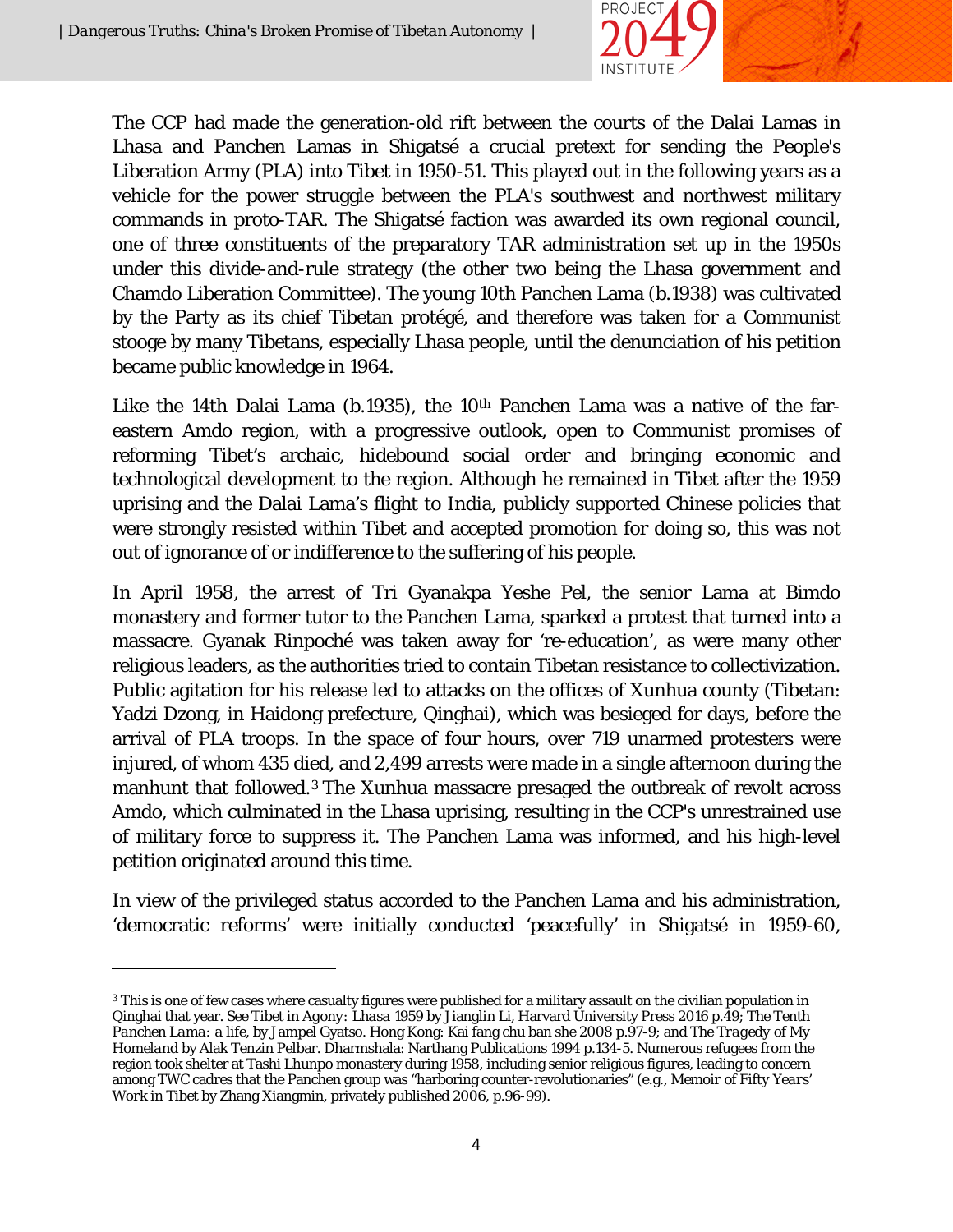l



without the 'struggle' and violence visited on members of the ruling class in the rest of the country. According to Zhang Xiangmin, "the Panchen clique belonged to the serfowner class, but they were the ones sitting on stage in meetings, so it was rather difficult to make substantial progress in democratic reform..."[4](#page-6-0) Following such complaints, the Tibet Work Committee (TWC) in Lhasa sent a high-level team to Shigatsé, and launched an 'investigation' of the Panchen's parents, to signal that the interests of the 'three big oppressors' would not remain untouched. The Panchen Lama, who had received assurances from the central government that he and his entourage would be exempt from 'class struggle' during 'democratic reform' (due to their progressive credentials), promptly complained to the central government. At the behest of Mao Zedong, Wang Feng, the Deputy Minister of the United Front Work Department and Deputy Director of the State and Ethnic Affairs Commission, personally visited Tibet to defuse the situation, leading to a tense standoff with the TWC leadership.<sup>[5](#page-6-1)</sup> This tension continued over the next three years, until the central authorities weighed in and supported the Leftist position in favor of class struggle and forceful implementation of 'democratic reforms', and the Panchen removed from office.

During 1960, the Panchen Lama was one of very few senior Tibetan figures allowed the privilege of touring the country and witnessing conditions in the aftermath of 'democratic reform'. In Qinghai, he was accompanied by Geshé Sherab Gyatso, the veteran scholar and politician, who also came from the multi-ethnic Haidong prefecture in the east of the province, and became a mentor in those crucial years.  $6$  Both were shocked by the extreme disparity between central government policy and the bleak reality on the ground. The Geshé is said to have commented: "If you listen to the Party's

<span id="page-6-0"></span><sup>4</sup> *Memoir of Fifty Years' Work in Tibet* p.96-99. Zhang Xiangmin[张向明](1919-2007) came to Tibet with the 4th Army 4th Division. After 1950, he served as Deputy Minister of Social Affairs of the Tibet Work Committee (TWC), Deputy Minister of the United Front Work Department, and the Deputy Secretary-General of TWC. Among other titles, he would serve on the Standing Committee of the Tibet Autonomous Region Party Committee, and was Secretary-General, deputy secretary of the Party Committee of the Tibet Autonomous Region. His memoir is seen as a response to that of Fan Ming, the Northwest commander, which was apparently in circulation for years before it was published in Hong Kong in 2008. For more on Zhang Xiangmin's bio, see

<sup>&</sup>lt;http://news.xinhuanet.com/newscenter/2007-10/07/content\_6839070.htm>

<span id="page-6-1"></span><sup>5</sup> The Panchen Lama used his father as an example of the unjust persecution of loyal 'upper strata' in his petition: "Although there were no serious errors in his behavior, he was for a period part of the feudal serf-owning class, and so there will have been instances where he contravened the will of the people. He understood the importance of acknowledging his errors and apologizing before the masses and of reforming himself properly; so, when democratic reform was carried out in Shigatsé, he went of his own accord from Lhasa to Shigatsé and did these things (i.e., acknowledged his errors and apologized to the masses). It goes without saying that in Shigatsé he was not cared for and commended, but on the contrary: cadres of the work teams instigated struggle against him, including public confrontation and fierce beating, by a group of bad people from the middle and upper strata who had disguised themselves as activists, the eloquent, and opportunists. This is not the only such incident in Tibet. Many other friends like him, who believe in the Party, sympathize with the people, support democratic reform and are willing to reform themselves, have been attacked in the democratic reform struggle." (*A Poisoned Arrow: the secret report of the 10th Panchen Lama*, p.23). The gratuitous conduct of the work team at Tashi Lhunpo monastery, that caused the Panchen much grief in the summer and autumn of 1960, is described by Jampal Gyatso in *The Tenth Panchen Lama: a life*  $(p.84-7)$ .

<span id="page-6-2"></span> $6$  Géshé is the highest scholastic degree in Tibetan Buddhism.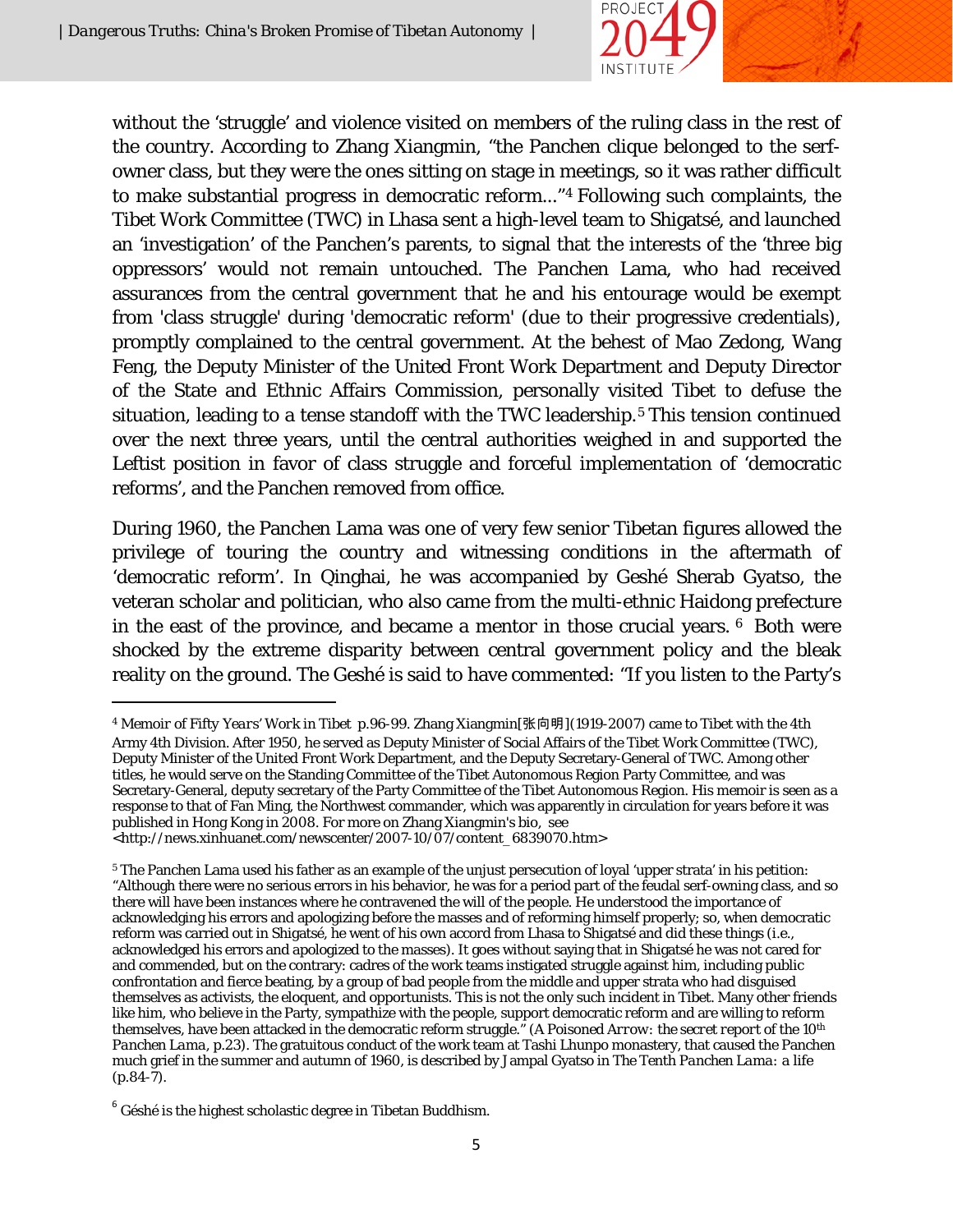$\overline{\phantom{a}}$ 



policy in Beijing, it sounds like a ceremonial oboe. When you get to Xining, it sounds like a conch shell trumpet. When you get to Yadzi County, it sounds like a bellowing donkey!"

Bimdo, the Panchen's birthplace in Yadzi County, was among the worst affected by the 'pacification of the revolt'. Approximately 3000 people from 700 Tibetan households in Bimdo were relocated to Dowi and Karing, in their place, 5000 Chinese youth from Hunan were settled there to start a 'Youth Farm'. The plan was to form a militia to prevent further revolts, but due to inadequate food and the unfamiliar environment, most of them died. By 1961 the farm was abandoned, and the survivors returned home. The Panchen Lama revisited his birthplace that October to find it virtually uninhabited.<sup>[7](#page-7-0)</sup> In his petition, he wrote:

"For example, in Wendu [Bimdo] monastery of Xunhua [Yadzi] county in Qinghai province, I specifically convened a forum of more than three hundred grassroots-level cadres and representatives of the masses of the Tibetan, Han, and Salar nationalities. In the meeting, the people, and principally the grassroots cadres, said: "From 1959 until the first half of 1961, the difficult circumstances in the lives of the masses in the Xunhua area were unimaginable and difficult to describe. In every village, a percentage of people miserably starved to death"."[8](#page-7-1)

On arrival in Beijing in September 1960 to attend the 11th National Day celebrations, he directly addressed Premier Zhou Enlai on the Tibetans' plight. The leadership responded by sending him on a tour of the southern provinces in the company of United Front leaders Li Weihan, Wang Feng, and Liu Chun.

The young and indignant Panchen could not abide by diplomatic etiquette, and protested to his hosts that this was no time for sightseeing and banquets. Premier Zhou seemed to have taken the Panchen's views on board to some extent, as he criticized TWC deputy head Zhang Guohua for Leftist mistakes when he delivered the annual Tibet

<span id="page-7-0"></span><sup>7</sup> *The Tenth Panchen Lama: a life* (p.103-4). According to *History of Golok* by Damchö Pelsang (Dharmshala: Amnye Machen 2000 p.457-9), 9000 youths from Hunan were sent to Golok prefecture, Qinghai in 1959 as part of a campaign to turn the grassland into wheat fields, and the majority died of hunger. Golok, an exclusively pastoral region, was the worst affected by famine according to official census figures, which record a population reduction of 78% between 1953 and 1964. According to official documents cited in *Tibet in Agony: Lhasa 1959* (p.55-6), 6000 settlers from Henan were sent to Xinghai [Tsikortang] county in Hainan [Tsolho] prefecture, Qinghai, in September 1959, at a time when up to half the local population was dying either from famine caused by forced collectivization, or from the military 'pacification' of resistance to collectivization. '…untold numbers of them perished of hunger and disease. Their farms were disbanded within a few years, and most of the survivors returned home, leaving behind a wake of environmental devastation. *Building New China, Colonising Kokonor* by G. Rohlf (Lexington Books 2016 p.213) notes that the planned number of settlers sent to Qinghai from Henan was tripled during Gao Feng's tenure, after the launch of the Great Leap Forward.

<span id="page-7-1"></span><sup>8</sup> *A Poisoned Arrow: the secret report of the 10th Panchen Lama* p.113. A public consultation meeting held by the Panchen Lama at Kumbum monastery in 1961 is described in *Surviving the Dragon* by Arjia Rinpoché (New York: Rodale 2010 p.49-51).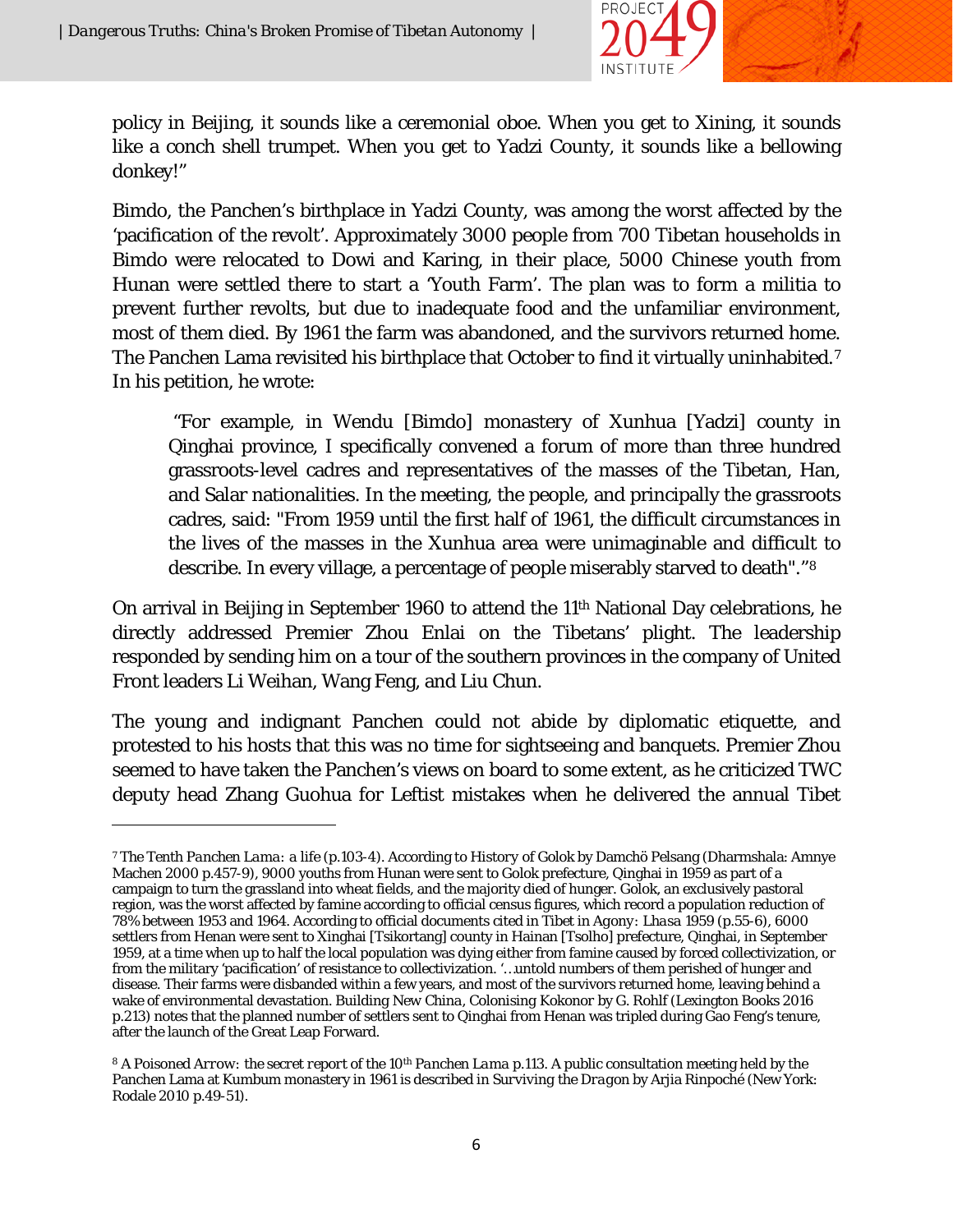

work report in Beijing that autumn, telling him to pay more attention to the masses' livelihoods. Meanwhile, the Panchen Lama used his enforced vacation to engage Li Weihan in a series of discussions on the Tibet situation. These discussions were recorded and formulated into a document that informed the central government's January 1961 inspection mission to Lhasa, led by the Central Nationalities Affairs Commission (CNAC) vice-chairman Yang Jingren. The documents were effectively the first draft of the petition.

Yang Jingren's recommendations included postponing the introduction of communes for 5 years, relaxation of the bans on trade and handicraft, lowering taxes on the rural population, releasing indiscriminately arrested prisoners, and better guarantees of the constitutional freedom of religious belief. On the return of the mission, the Panchen Lama attended a meeting with the top leadership, including Chairman Mao, who assured him that mistakes committed during 'democratic reform' would be rectified. The meeting approved a six-point agenda, directly addressing his concerns: 1) No communes to be established, only Mutual Aid Teams; (2) Greater role for progressive upper class figures (over 3000 had nominal government posts); (3) Approve the Panchen Lama's proposal for academic training of selected monks in Buddhist studies (following the wholesale disbanding of monasteries); (4) Leftist mistakes such as searching the homes of the Panchen's parents and leading officials are wrong; (5) Establishment of an Autonomous Regional Administration must be through popular election, and local governments at county and village levels must be elected, followed by TAR level delegates; and (6) the TWC must keep closer relations with the Panchen Lama, keep him informed and consult him.[9](#page-8-0)

He returned to Lhasa to transmit these guidelines to the provincial leadership, apparently provoking considerable resentment there. Zhang Guohua and others in the TWC were in favor of moving rapidly towards the introduction of communes, and the formation of a Tibet Autonomous Region (TAR) government. [10](#page-8-1) In the spring and summer of that year, the Panchen Lama continued to tour eastern Tibet, including the Kandzé and Ngaba prefectures of Sichuan, where he criticised Li Jinquan and other provincial leaders for sending false reports to the central government and ignoring the

<span id="page-8-0"></span> $\overline{a}$ <sup>9</sup> *Research on Panchen Erdeni* by Tsangtruk Topla (Privately published 2012) p.335-6. In February 1961, in response to central government directives to ameliorate the living conditions of the rural masses, the TWC formulated 'Regulations on specific policies related to the countryside', and in June, 'Regulations on specific policies for the future in pastoral areas'. The Panchen Lama devoted a section of his report (p.75-90) to detailing the improvements brought about during 1961, following the implementation of these directives.

<span id="page-8-1"></span><sup>10</sup> *Memoir of Fifty Years' Work in Tibet* by Zhang Xiangmin p. 96-99. The writer asserts that doubts over the political reliability of the Panchen Lama (its preferred figurehead) was the main factor delaying the inauguration of the TAR, which eventually happened only in September 1965, a year after his official dismissal. It is said that during the initial attempt to force the Panchen to recant his petition in late 1962, he was tempted by senior TWC officials that if he publicly denounced the Dalai Lama, he could assume full chairmanship of PCART and take up residence in the Potala (e.g., *Research on Panchen Erdeni* p.359).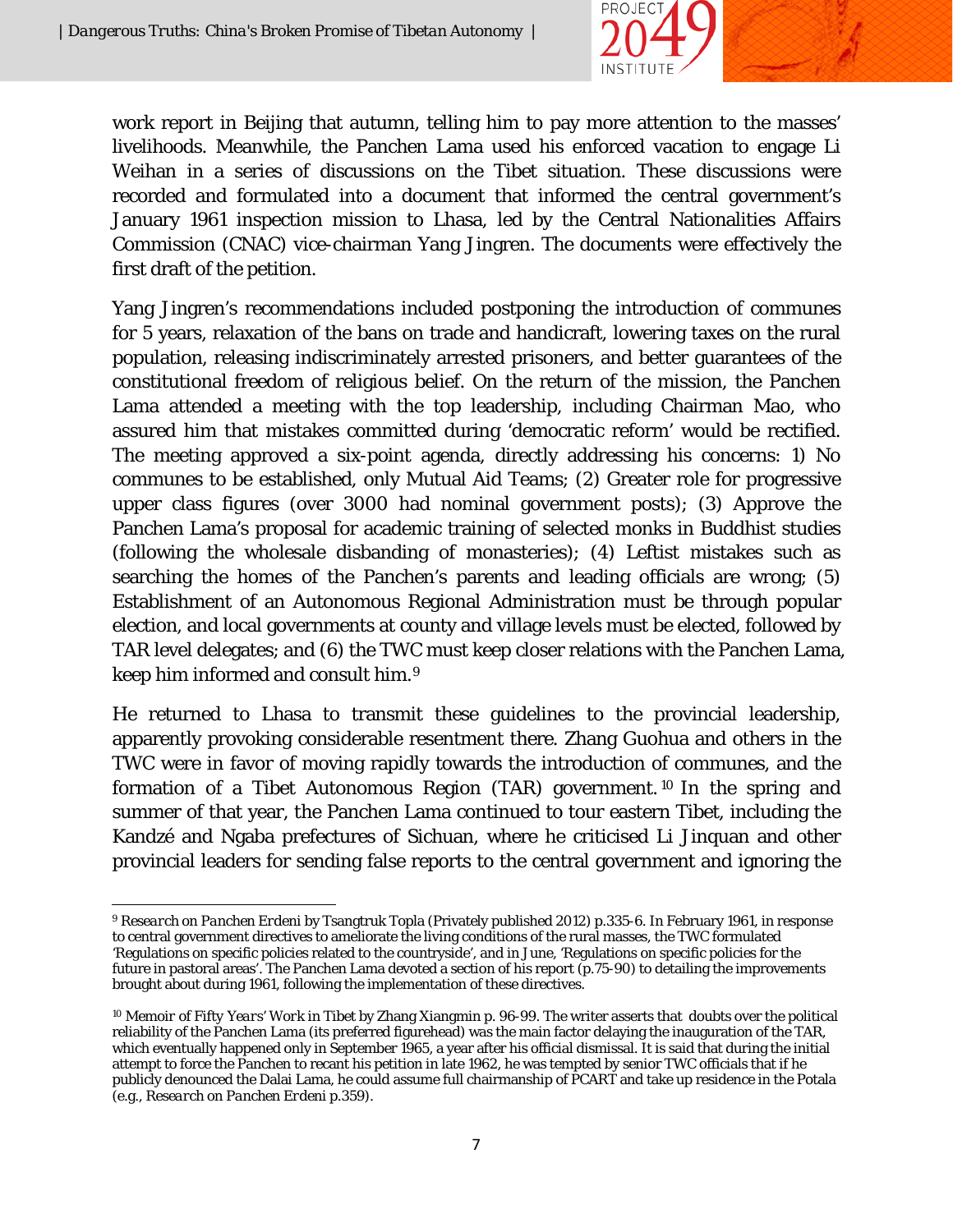

suffering of the masses.<sup>[11](#page-9-0)</sup> By the time he reached Beijing to attend the  $12<sup>th</sup>$  National Day celebrations on October 1st, he had completed the draft of his petition to the Central Committee.

At that point, with the PRC's leaders being preoccupied with Sino-Soviet relations, the Panchen Lama sought the opinions of Tibetan colleagues, most of whom were perturbed by his audacity. Ché Jigmé, the most influential politician in his administration, and Ngulchu Rinpoché, his senior tutor, pleaded with him in the strongest terms to abandon the petition. Ngapo Ngawang Jigmé, the most senior Tibetan figure in the Communist hierarchy―older, shrewder and with none of the Panchen's idealist fire―is believed to have toned down the text considerably.<sup>[12](#page-9-1)</sup> The Panchen did, however, receive welcomed moral support and guidance from Géshé Sherab Gyatso. At the national-level Nationalities Work Meeting convened by Li Weihan in April-May 1962, Sherab Gyatso again spoke out bluntly and fearlessly against the Party's failures in minority regions.<sup>[13](#page-9-2)</sup> Six years later, at the age of 86, the veteran Buddhist master and politician would be hounded to death by Maoist zealots, chiefly on the charge of having 'conspired' with the Panchen Lama in drafting the petition. Ngulchu Rinpoché and other members of the Panchen's entourage suffered a similar fate.

Among the senior Chinese leadership, it was the assiduous and relatively moderate Premier Zhou Enlai who showed interest in dealing with the issue, and it was through him that the petition was submitted once the Chinese translation was completed in May 1962. This was the high tide of a period of reform and openness following the '7000 cadres conference' in January, and the Nationalities Work Meeting, which sought to extend the same spirit to minority affairs, had just ended well.

Zhou initially responded that while rectification of Leftist mistakes by local cadres and activists may be correct, the petition also contained political errors. In particular, it alleged that the CCP was out to destroy Tibetan religion and culture. This was untrue, he said, and the petition should be amended and re-submitted. The final version, 70,000 characters in length, was submitted at the beginning of June. It was organized under eight headings:

<span id="page-9-0"></span>l <sup>11</sup> *Research on Panchen Erdeni* by Tsangtruk Topla (Privately published 2012) p.338-9.

<span id="page-9-1"></span><sup>&</sup>lt;sup>12</sup> *A Poisoned Arrow: The Secret Report of the Panchen Lama*. London: Tibet Information Network 1997, p. xviii

<span id="page-9-2"></span><sup>13</sup> *The Tenth Panchen Lama: a life* (p.120-34). The Géshé is supposed to have mocked the CCP's penchant for numerical formulations by enumerating its mistakes: ''Number one, telling lies; Number two, refusing to admit faults; Number three, random persecution; Number four, lack of compassion and humanity…" He crossed another red line by pointing out that economic conditions for the masses had been better under the 'reactionary régime' of Chiang Kaishek and Ma Bufang.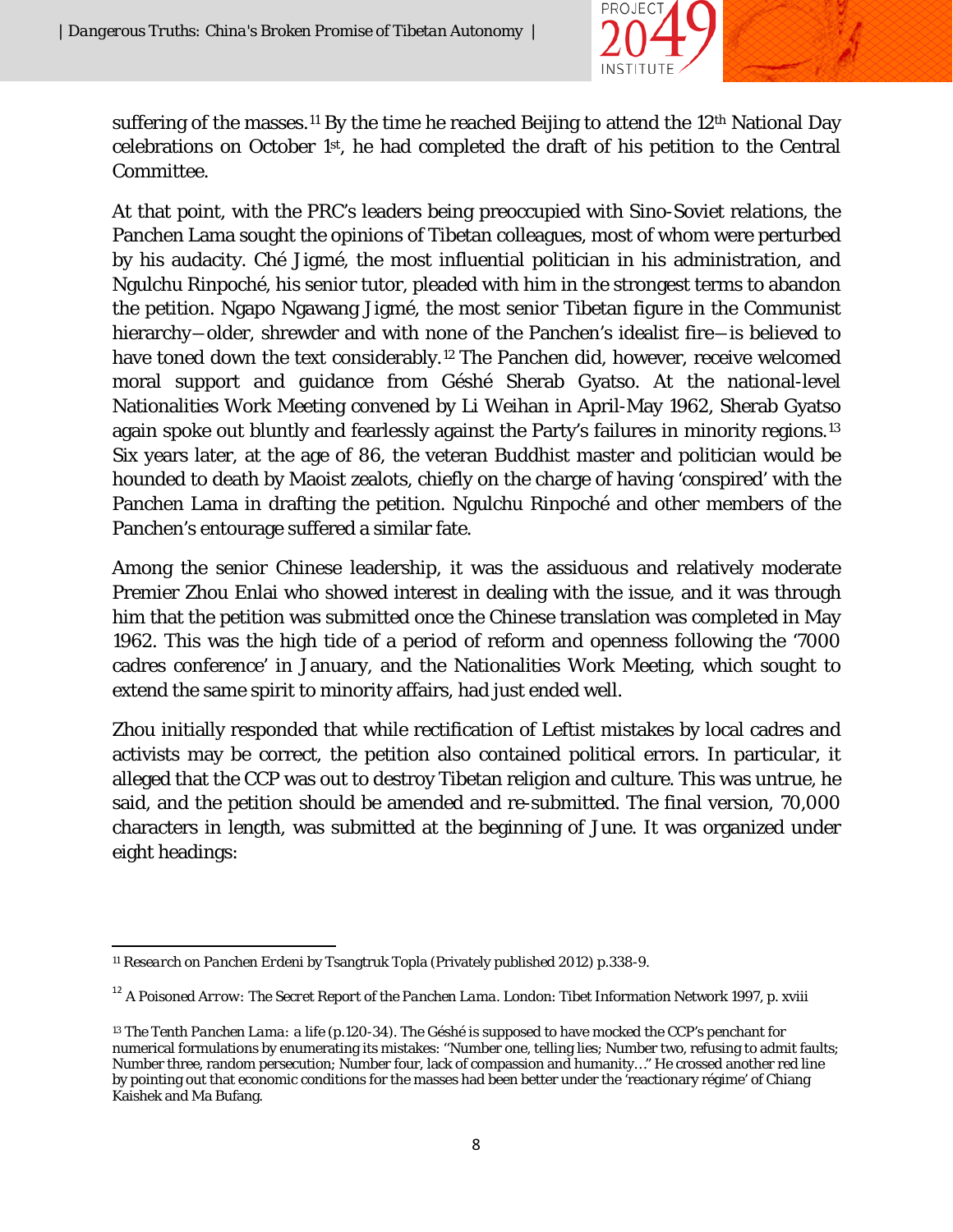

1. The 'Pacification of the Rebellion': dealing with the problem of indiscriminate arrests, and the failure to implement the Party's "Four No-s" policy ("no killing, no jailing, no sentencing, and no struggling" of surrendering rebels)

2. 'Democratic Reform': dealing with indiscriminate conduct of 'struggle', property confiscation and class categorization during the democratic reform campaign, and emphasizing the low quality of local cadres and activists

3. Livelihood and Economy: dealing with grain tax and restrictions on travel and trade, in the context of mass impoverishment and starvation

4. 'The 'United Front': dealing with the alienation of 'upper and middle strata' and failure to implement the Party's policy of 'winning over'

5. 'Democratic Centralism': dealing with the absence of openness and tolerance in the Communist system, and the dominance of the Party over other branches

6. 'Proletarian Dictatorship': dealing with punitive re-education and mass imprisonment

7. Religion Policy (the most detailed section): dealing with the failure to implement the Party's policy of freedom of religious belief

8. Nationality Issues: dealing with attacks on Tibetan language, dress and customs, and drastic population reduction

The petition concluded with a discussion of the situation in 'fraternal provinces', meaning eastern Tibet, principally Tibetan areas of Qinghai and the Gannan prefecture of Gansu province, about which the Panchen was most worried, but as a TAR official, had less authority to discuss. Concerning the 'pacification of the rebellion' there, he said excessive military force had been used. On proletarian dictatorship, he commented that 10,000 had been imprisoned in each area, "worse than in Tibet itself...huge numbers died of abnormal causes, so many that their corpses could not be buried."[14](#page-10-0) Discussing nationality rights, he referred to "blind Leftist tendency at prefecture and county levels."[15](#page-10-1) The state of religious affairs in Qinghai and Gansu was worse than central Tibet: no monasteries were left at all; livelihood was seriously affected by mass imprisonment; and the hasty communalization of the remaining population ("only

<span id="page-10-0"></span> <sup>14</sup> *A Poisoned Arrow: The Secret Report of the Panchen Lama*. London: Tibet Information Network 1997, p. 102.

<span id="page-10-1"></span><sup>15</sup> *A Poisoned Arrow: The Secret Report of the Panchen Lama*. London: Tibet Information Network 1997, p. 103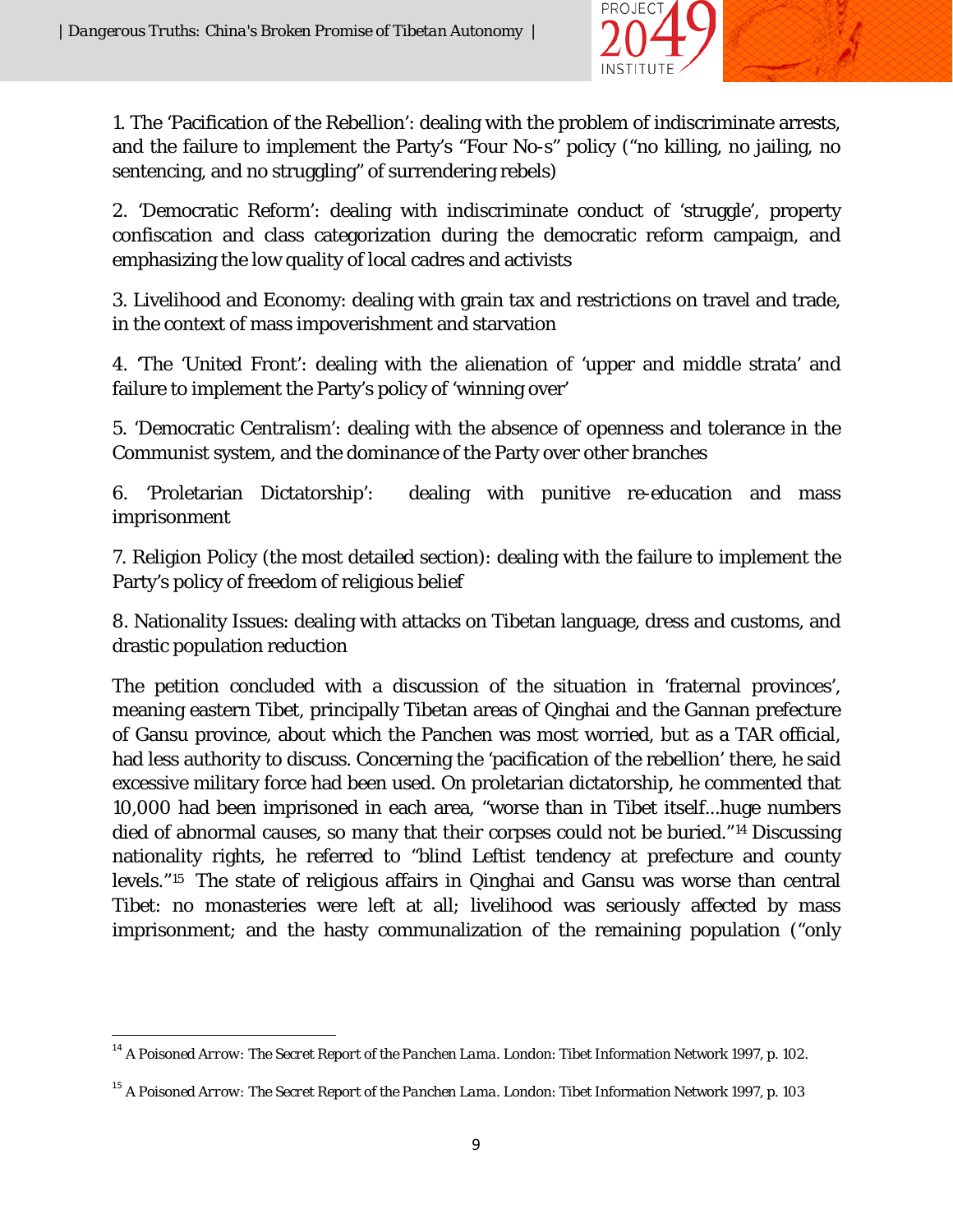

women, infants and the elderly are left"), who were burdened with unachievable production targets and had been reduced to eating grass and tree bark.[16](#page-11-0)

#### **The Meetings**

A series of four meetings was held to discuss the report in June 1962, organized by the United Front and chaired by Xi Zhongxun and Li Weihan, which brought together the Panchen Lama's group and the TWC leadership. The transcripts reveal that despite a tactical admission of the need to correct mistakes (indiscriminate arrests, heavy-handed attacks on religion and neglect of mass livelihood), there was implacable denial of the force of the Panchen's critique, as well as of specific points such as denigration of minority nationality language and customs, on the part of the central leaders.

The transcripts further show that the meetings were effectively conducted as a high-level arbitration between the two acrimonious partners in the regional leadership – the hardcore party-military leaders of the TWC and the symbolic leader of the PCART – rather than as a substantive discussion of the report. The tensions between the two sides are evident; the Panchen's impatience and youthful impetuousness breaks the surface at times, and Zhang Guohua in particular delivers the requisite acknowledgement of mistakes defensively and grudgingly.

At the first working meeting on June 21st, Li Weihan sets out the Party's rather sinuous response to the report. He commends the Panchen Lama for speaking out, saying that pointing out mistakes helps us [the Party] do our work better, although the more he reassures the Panchen not to worry about getting into trouble, the less reassuring he sounds. Suppression of the rebellion was basically correct, he emphasizes:

"We didn't want to fight, but war was inevitable. Of course, mistakes were made, and in Qinghai they were worse than you say, but this was because local cadres tried to cover them up, and we are dealing with that (a reference to the dismissal of provincial Party secretary Gao Feng et al)…Achievements (i.e., 'liberation of the masses from class oppression') are primary, mistakes are secondary."

He makes a point of apologizing for the mistreatment of the Panchen's family members during 'democratic reform' in Shigatsé, perhaps as a tacit suggestion that no greater concession was likely.[17](#page-11-1)

<span id="page-11-1"></span><span id="page-11-0"></span> $\overline{a}$ <sup>16</sup> In the communal canteens, the Panchen wrote, individuals owned nothing but the clothes on their backs, a blanket and a tea bowl, and were starving to death, something unknown in the supposedly dark feudal system of old Tibet. It is said that he personally bought basic utensils for the people in his native area, where all metal objects had been melted down during the Great Leap Forward. In a meeting with the provincial leaders, he banged his fist on the table, shouting "In the past, it was the masses who made offerings to the Lamas, and for Lamas to buy tea bowls for the masses was unheard of. In old Tibet, even beggars had tea bowls, and under the reactionary regime of Chiang [Kaishek] and Ma [Bufang] there was no case of Tibetans lacking bowls in which to drink their tea, so how could this happen under Socialism?" After his downfall, this outburst would be cited as evidence that he had "attacked the new society and praised the Chiang regime"(e.g., *The Tenth Panchen Lama: a life* p.107-8, *Research on Panchen Erdeni* p.330-31).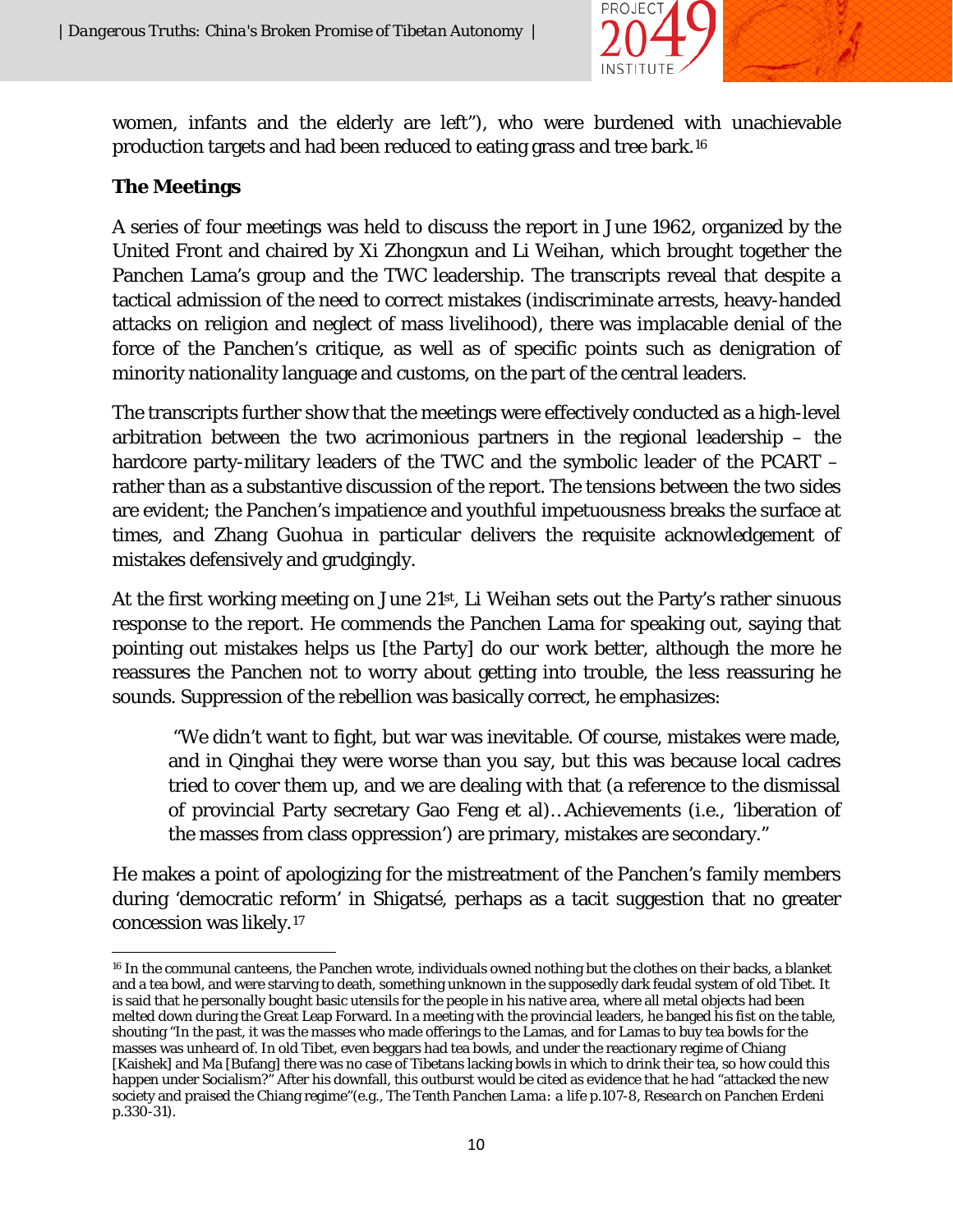

The June 22nd meeting starts with a ponderous discussion of problems in minority language teaching and usage, wherein the main concern was with standardization and modernization, ignoring the Panchen's contention that "If language, clothing and customs are lost... a nationality will disappear."

Li then switches rather awkwardly to the question of deaths during the suppression of the rebellion. Betraying some insecurity, he wavers between denial ("Those who were killed should be considered the responsibility of the rebellious upper strata, because it was they who incited the rebellion"[18\)](#page-12-0) and guarded admission of excessive force ("We should not take life like children playing games"[19](#page-12-1) ). He goes on to concede the Panchen Lama's concerns on excesses in religion reform, again particularly assuring him that his complaint over the appointment of anti-religious activists to the Democratic Management Committee of Tashi Lhunpo monastery (his traditional seat in Shigatsé) will be addressed. The Panchen seemed less than convinced.<sup>[20](#page-12-2)</sup>

At the third meeting on June 25th chaired by Xi Zhongxun, the Panchen Lama's frustration manifests in a brief tantrum. Objecting to his loyalty to the Party being taken for granted, he asserts "I had the power to rebel if I wanted."[21](#page-12-3) Faced with a flurry of disapproval from the elders, he backs down with a plea for genuine implementation of any agreed measures, and for the situation in Qinghai and Gannan to also be taken into account.

Ngabo Ngawang Jigmé is then called upon, and after the expected consensual speech, he unexpectedly takes up the cause of Tibetan areas in Sichuan, those least covered in the report. He concludes with a direct request for the release of falsely imprisoned lamas. Ngabo is thought to have been responsible for toning down the report in the drafting stage, and adding an obsequious prologue, and was known more generally for careful and obedient diplomacy in his dealings with the senior leadership. Yet here he appears to be almost daring in his support of the report.

Emboldened by this, the Panchen Lama becomes outspoken, protesting that the situation in Sichuan has also been overlooked, that learned people there "have all been locked up and wiped out."<sup>[22](#page-12-4)</sup> He then directly accuses Zhang Guohua of failing to release falsely arrested persons on an agreed list. "Nowadays the system is so rigid, but orders

 $\overline{\phantom{a}}$ <sup>17</sup> Summary of Meeting between Comrades Xi Zhongxun, Li Weihan etc. and Banchan, June 21st, 1962. Internal document. For access to the primary sources of the meeting transcripts for the June 8, 1962 Meeting Record; June 21- 25, 1962 Meeting Record; July 24, 1962 Meeting Record (classified version); and the July 24, 1962 Meeting Record (published version), see <http://historicaldocs.blogspot.in/2016/01/achievements-are-predominant-mistakes.html>

<span id="page-12-1"></span><span id="page-12-0"></span> $^{18}$  Ibid.<br> 19 Ibid.

<span id="page-12-3"></span><span id="page-12-2"></span> $^{20}$  Ibid.<br> $^{21}$  Ibid.<br> $^{22}$  Ibid.

<span id="page-12-4"></span>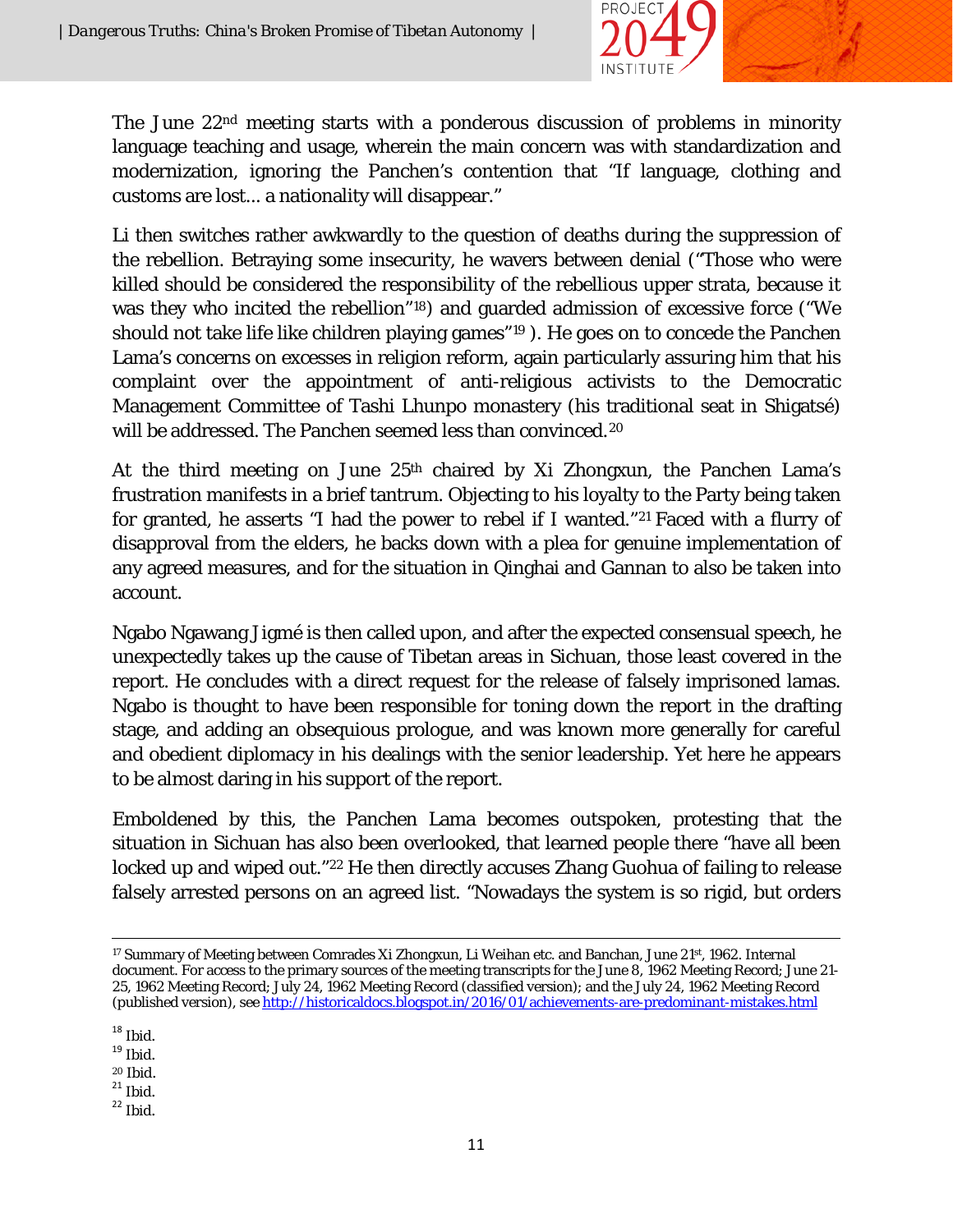

passed down are still not executed. We are so surprised by such things, to the point that our heads are about to explode."[23](#page-13-0)

Then Pakpala Gelek Namgyal is called upon. Few senior Tibetan 'progressives' had less integrity than Pakpala and yet even he speaks out about conditions in his native Chamdo (TAR). Chamdo itself did not rebel, and yet all the monasteries have been closed down, he reports. "Everyone belonging to the upper class was jailed; Are they all connected with rebellion? Are they all under suspicion?...After some time they were told that it was a mistake. They got an apology and were released, only to be jailed again later."[24](#page-13-1)

Faced with this barrage of discontent from the Tibetan side, the leaders expressed concern and suggested an inspection tour, to which the Panchen responded, "What's the point of us going, since we cannot solve any problems..."[25](#page-13-2)

Following the Tibetan leaders remarks, it was the TWC leaders turn to present. Zhang Guohua makes the apology for Leftist mistakes expected of him, and warms to the theme of mistakes in Chamdo where, he admits, battle-hardened PLA units from the Korean front were deployed to crush rebellion indiscriminately. Zhang Jingwu's speech, by contrast, is a more polished and diplomatic presentation, and concludes with agreements on four issues, on which four policy documents were then formulated by the central government for implementation in TAR. [26](#page-13-3) These covered 1.) Strengthening relations between Party (TWC) and government (PCART) to improve Tibet work collectively; 2.) Regulations on full implementation of the freedom of religious belief policy; 3.) Recommendations for fully implementing regulations on dealing with rebels (the 'Four No-s'); and 4.) More training for local cadres.

A final meeting chaired by Zhou Enlai was held on July 24th, in order for the premier himself to formally approve the four documents and conclude the discussion. Zhou's speech is complex and rich in insinuation, but firm on the primacy of the Party's achievements over its mistakes. Pacification of the rebellion and the violence of 'democratic reform' were justified, and Zhou maintained that there was no need to fear the eradication of religion. "If you agree that achievement is primary and mistakes are secondary, or less than secondary, but at the same time you want it to be loss-free, these two positions contradict each other," he reasoned.<sup>[27](#page-13-4)</sup>

<span id="page-13-1"></span><span id="page-13-0"></span> $^{23}$  Ibid.<br> $^{24}$  Ibid.<br> $^{25}$  Ibid.

<span id="page-13-4"></span><span id="page-13-3"></span><span id="page-13-2"></span><sup>&</sup>lt;sup>26</sup> Summary of Meeting between Comrades Xi Zhongxun, Li Weihan etc. and Banchan, June 25<sup>th</sup>, 1962. Internal document. <http://historicaldocs.blogspot.in/2016/01/achievements-are-predominant-mistakes.html> <sup>27</sup> Summary of Meeting between Premier and Banchan etc., July  $24<sup>th</sup> 1962$ . Internal document. <http://historicaldocs.blogspot.in/2016/01/achievements-are-predominant-mistakes.html>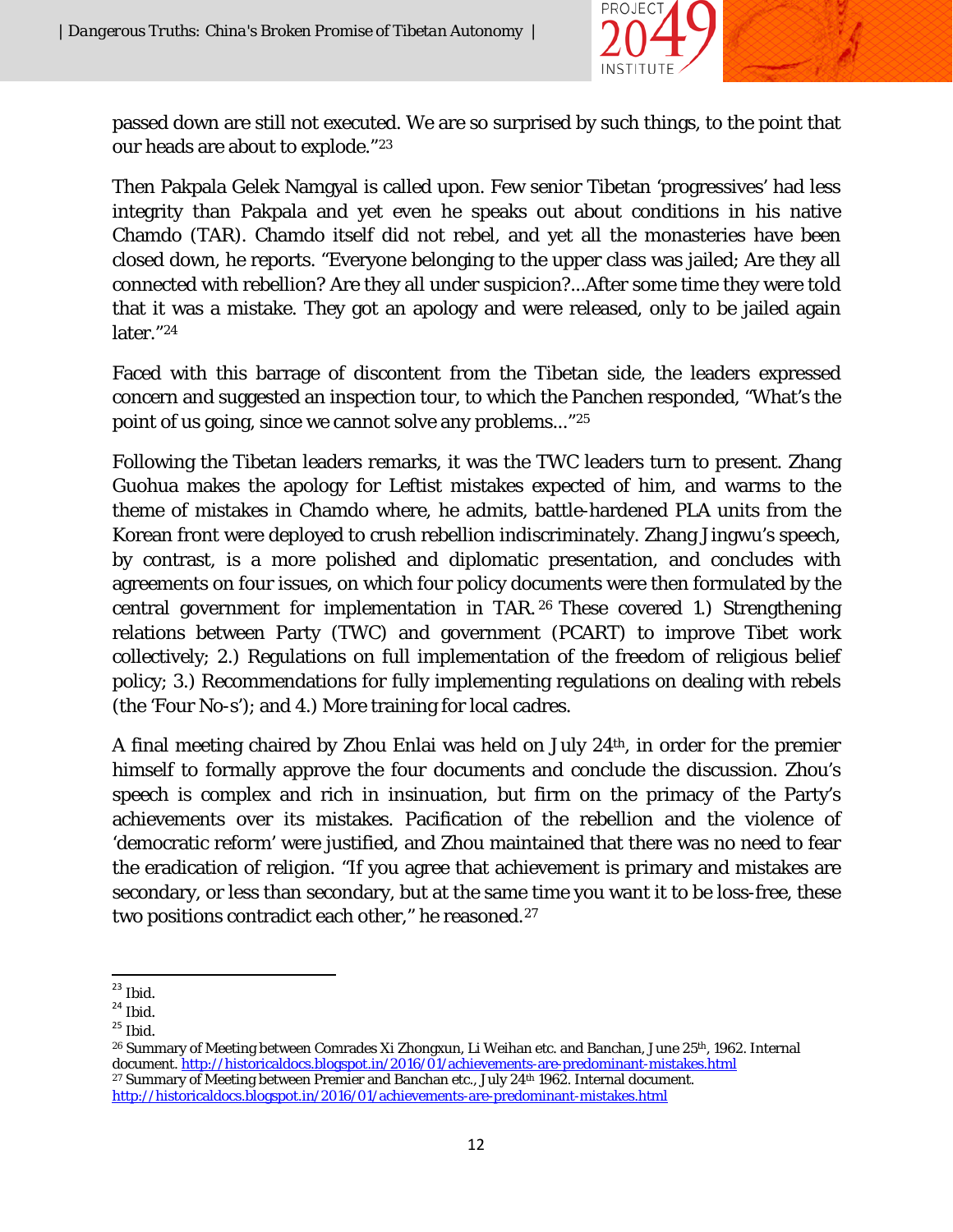

#### **The Fall of the Panchen Lama**

The 1961-1962 rollback of the Great Leap Forward was short-lived. The 70,000 Character Petition had eventually been submitted just at the moment Mao launched his return to power, and took revenge on the 'revisionists'. Among the first to go were the UFWD leaders Li Weihan and Xi Zhongxun. At meetings in Beidaihe and Beijing in August and September [1962] Mao accused them of 'capitulationism', failing to adhere to 'class struggle' in United Front work, and is said to have denounced the Panchen's petition as "a poisoned arrow shot at the Party by a reactionary serf-owner."[28](#page-14-0)

Zhang Jingwu returned to Lhasa in late September from the  $10<sup>th</sup>$  plenum of the  $8<sup>th</sup>$ Central Committee (slogan: 'Never Forget Class Struggle') to announce the cancellation of the four documents. At the annual PCART meeting shortly after, the Panchen Lama was effectively dismissed from office and subjected to 'struggle' to make him confess his mistakes. He refused, and spent much of the next 18 months under house arrest in the Dorjé Potrang residence that had been built for him beneath the Potala.<sup>[29](#page-14-1)</sup> The success of Mao's counter-attack on moderates in the leadership also had effects on foreign policy. Although the exact reasons for going to war with India over the Tibetan border in October 1962 are still the subject of conjecture, this was one of the most important. The war was an instrumental factor in banishing any prospect of conciliation or accommodation in Tibet policy. The Panchen's chief antagonist in the regional leadership, Zhang Guohua, was also commander of the PLA forces that scored a thumping victory over India in the eastern sector where most of the fighting took place.[30](#page-14-2) This greatly strengthened the TWC's hand in gaining the confidence of the reshuffled Central Committee, and thus the necessary backing for dealing with the

attack force during the 1950 Chamdo campaign against Tibet. On January 24, 1950, the CPC Central Committee ,Central Military Commission of the CPC Tibet Work Committee approved Zhang as the Secretary and Political Commissar. For a likely Chinese authorities approved account of Zhang Guohua's involvement in the attack on Tibet and later the Sino-India border war, see

http://military.china.com/history4/62/20150206/19285115\_all.html

<span id="page-14-0"></span> <sup>28</sup>*A Poisoned Arrow: The Secret Report of the Panchen Lama*. London: Tibet Information Network 1997, p. xx (preface)

<span id="page-14-1"></span><sup>&</sup>lt;sup>29</sup> The Panchen Lama is reputed by Tibetan sources to have made one public appearance during the months of house arrest. In late February 1964, the TWC invited him to preside over Lhasa's annual Great Prayer Festival, supposedly on condition that he publicly denounce the Dalai Lama. From the podium in the Sungchöra courtyard of the Jokhang temple, where the Dalai Lamas traditionally addressed huge assemblies at the climax of the festival, the Panchen made an extraordinarily defiant speech: "There must be freedom of religion! The development of Tibet must be based on its people! Our supreme omniscient leader [the Dalai Lama] was taken out of the country by force…I want to take the opportunity of being with you today to proclaim to you my eternal faith in the great omniscient one. Before long, Tibet can regain its independence, and the great omniscient master will return to his golden throne!" (*The Lamp of Truth* by Lhatruk, TGiE Dept. of Security 2004 p.238). He was arrested immediately afterwards, and not seen again until the start of his trial in September (e.g., *Research on Panchen Erdeni* p.368). Informants from Lhasa remember this as the moment they first realized the Panchen Lama's loyalty to the Tibetan people, and were astonished by his courage. Due to declining official tolerance of religion, and surely also due to this incident, it was the last time the Great Prayer Festival (begun in 1409) was held. In 1986, the rehabilitated Panchen Lama would preside over the reinstatement of the festival after a 22-year hiatus.

<span id="page-14-2"></span><sup>&</sup>lt;sup>30</sup> Zhang Guohua ( 张国华) was commander of the Southwest Eighteenth Army Corp of the PLA, and led the main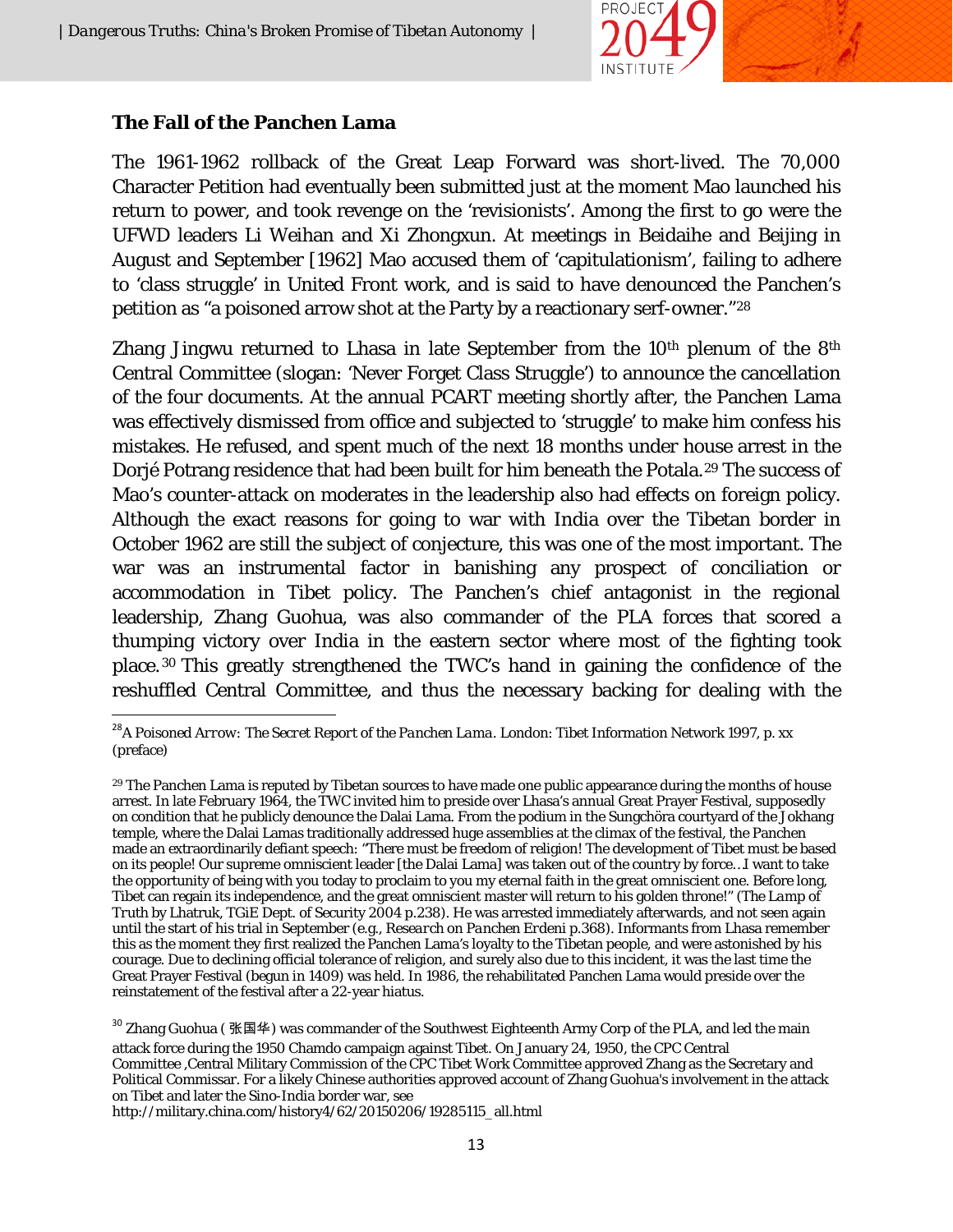

Panchen Lama. And with popular Tibetan sentiment rooting for an Indian victory, the war triggered a new wave of punitive political campaigns across TAR that would set the tone for years to come.<sup>[31](#page-15-0)</sup>

According to Zhang Xiangmin, perhaps the only published account of the affair by a TWC insider, the Panchen had been pushing for a leading group of TWC and PCART officials, led by himself, to oversee implementation of the four documents. This would amount to imposing his authority on the Party, which was completely unacceptable.<sup>[32](#page-15-1)</sup> Even if this version is somewhat exaggerated, it seems clear that in the Party's eyes, the Panchen Lama had overstepped the advisory and ceremonial role allotted to non-Party figures, and arguably even got away with more than others because of the CCP's central leadership's reluctance to lose a Tibetan figurehead of unique value.

Eventually, the 7<sup>th</sup> plenary meeting of the PCART, which began on September 18, 1964, became the occasion to deliver the Party's final verdict on the Panchen. The timing was presumably determined by the Central Committee's decision to proceed against Li Weihan, whom the Party regarded as his mentor. In his opening speech, Zhang Guohua spoke menacingly of a "big rock on the road to Socialism," which he then identified as the "Reactionary Panchen."[33](#page-15-2) This was the signal for the denunciations to begin, and would not have come as a surprise to all present. Several religious figures in the establishment had already been recruited to enact the denunciation. Over the next 50 days, the Panchen was repeatedly made to stand with bowed head on the stage of the meeting hall, and in other government offices and work units, while Chinese officials and Tibetan colleagues harangued him for his crimes, shouted abuse, slapped and kicked him, spat in his face, and worse. [34](#page-15-3) 

<span id="page-15-2"></span><sup>33</sup> *Research on Panchen Erdeni* by Tsangtruk Topla (Privately published 2012) p.373

<span id="page-15-0"></span>l  $^{\rm 31}$  In civil society, a campaign was launched to detect and punish individuals who "harbored empty hopes" of an Indian victory, which involved 'struggling' class enemies and any others suspected, on the slightest grounds, of disloyalty. Work teams were sent to rural areas to conduct this campaign, while villagers with 'clean' class backgrounds and political records were recruited as porters, needed to move supplies in the mountainous war zone. At the end of hostilities, Indian POWs in a disheveled and forlorn state were paraded in Lhasa's Barkor street as a propaganda exercise to demonstrate China's military superiority. In the prisons and labor camps, an onerous threemonth 'Winter Training' campaign was held, involving fulltime re-education and 'struggle', to root out resistance cells and the spreading of 'rumors' (*Child of Mount Everest* by Tingri Ngawang. Dharmshala:Guchusum Publications 2007 p.80-100, *Memories of life in Lhasa under Chinese rule* by Tubten Khetsun. New York: Columbia University Press 2008 chapter 10).

<span id="page-15-1"></span><sup>32</sup> *Memoir of Fifty Years' Work in Tibet* p.96-99. The author records November 6th, 1962 as the exact date on which Mao's theory of the persistence of class and the need for continued class struggle in Socialist society (the ideological justification for his attack on the revisionists) was communicated to the TWC in Lhasa.

<span id="page-15-3"></span><sup>34</sup> In his memoirs, Rimbur Tulku, an incarnate Lama at Sera monastery and then member of the regional Religious Affairs Bureau and Chinese Buddhist Association, describes how he was induced to denounce the Panchen Lama's tutor during the meetings: 'Then, when it seemed that Yongdzin Ngulchu and some of his attendants and entourage were to be 'struggled', I was summoned one evening by Turen Dawa. Cha-pel Tseten Puntsok was also there. Dawa told me "Cha-pel-la has prepared for the denunciation of Yongdzin Ngulchu tomorrow. Now, since it would be more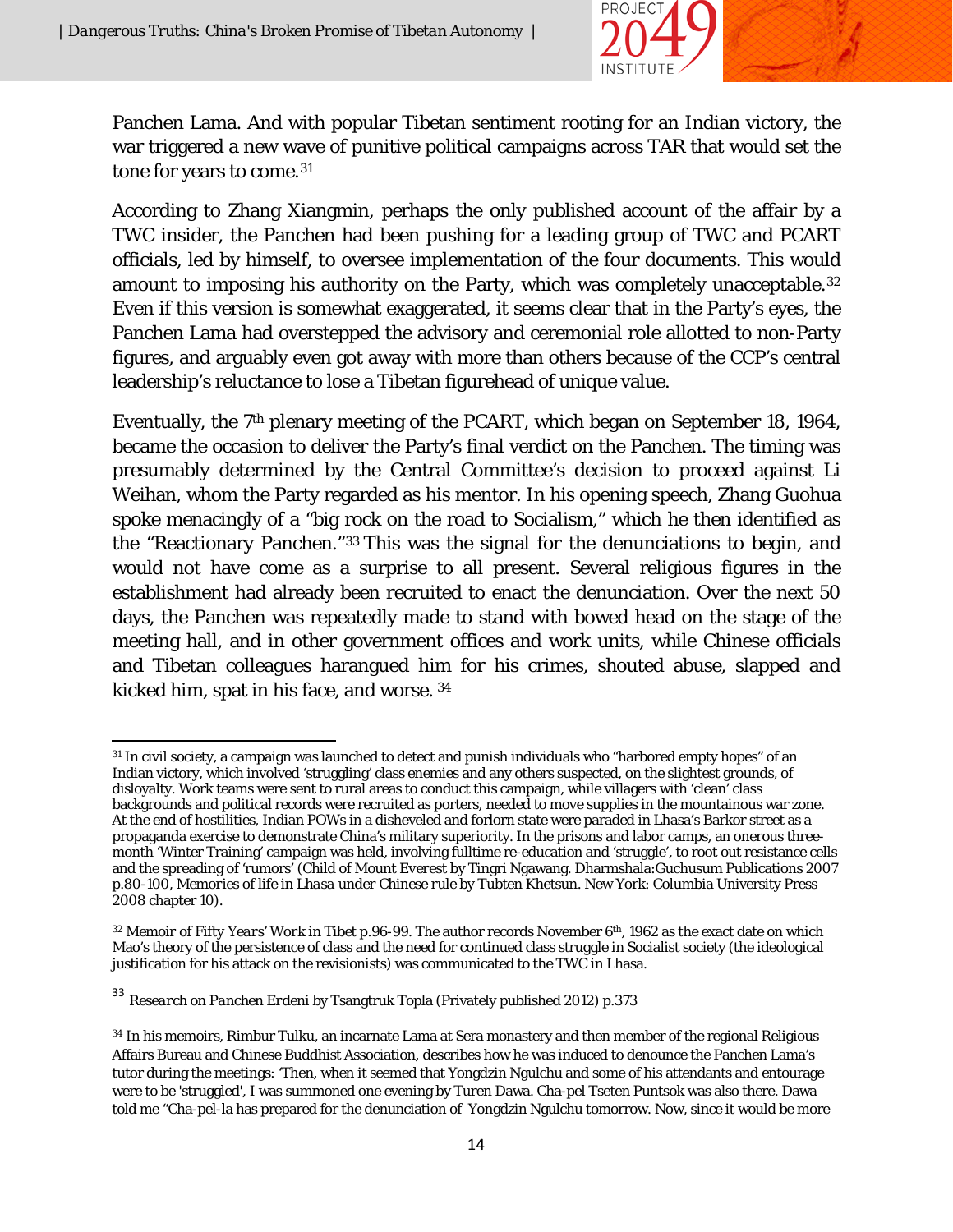



*(Tibet's 10th Panchen Lama is seen undergoing a Cultural Revolution struggle session in Tibet's capital Lhasa, in this 1964 photo. Source: VOA news)*

Apart from the petition itself, and his speech at the Jokhang temple, he was accused of "dreaming of overthrowing the People's dictatorship" after records of the divinations he had made while under house arrest were discovered. He was said to have asked the

 $\overline{\phantom{a}}$ impressive for an incarnate Lama to deliver it, you have to take his place tomorrow." I replied that I had no relation whatsoever with Yongdzin Ngulchu, neither political nor religious, and knew nothing of the allegations against him. Cha-pel coaxed me, saying "That doesn't matter. The denunciation has already been put in writing. You just have to memorize it this evening and there will be no difficulty", and as Dawa also insisted, I had to reluctantly agree. The statement which Cha-pel read to me concerned an attempt to cast spells on the Party. It alleged that seven reactionary Geshés had been sent to Amdo to learn wrathful Mantras and rituals, but that one had died on the way. I had to listen to their explanation of the story and commit the statement to memory that evening. The next day I went to the meeting as instructed. The leading official was Secretary Shen. After a while, when the aged Yongdzin Ngulchu Rinpoché was led onto the stage, I felt miserable, but helpless to do otherwise. After a few others had made accusations against him, my name was called, and I fearfully went up on to the stage and performed my denunciation...For some time afterward, I had no peace of mind.'

He also describes a 'struggle' meeting for members of the regional Buddhist Association at that time: 'At that meeting, a Chinese leader instructed us that our cases would be decided by our ability to differentiate ourselves from the 'Reactionary Panchen' and thoroughly reject him. Then the Panchen Rinpoché was summoned, and he entered gracefully and prepared to take his seat on a chair, but a Chinese official menacingly told him "Your time to sit there is over, sit on the floor!", and at once a rug was put on the floor and he sat on it cross-legged, without dignity. Looking closely, one could see that his face was darkened by a finger's width of stubble, and I wondered whether even such possessions as a razor had been taken from him, or whether after spending the whole time from morning to night in 'struggle meetings', he had had no chance to shave. On that occasion, he was dressed in a smoke-colored felt gown and yellow silk undershirt, and wore a rosary around his neck...On that occasion, he retained his dignity before whatever abuse was addressed to him, and from time to time he bent his head and closed his eyes momentarily. One of the Chinese officials demanded to know what he was thinking when he closed his eyes, and he replied chillingly, "Now that I have to suffer the full weight of the law pressing down on my head, I am bringing the Buddha Sakyamuni to mind, nothing else", whereupon I remember some of the officials and activists shouting out "Now he is using a religious mask to spread his poison".

*The taste of good and evil deeds* by Rimbur Tulku, Dharmshala: Tibet Cultural Press 1989 vol.2 p.151-8.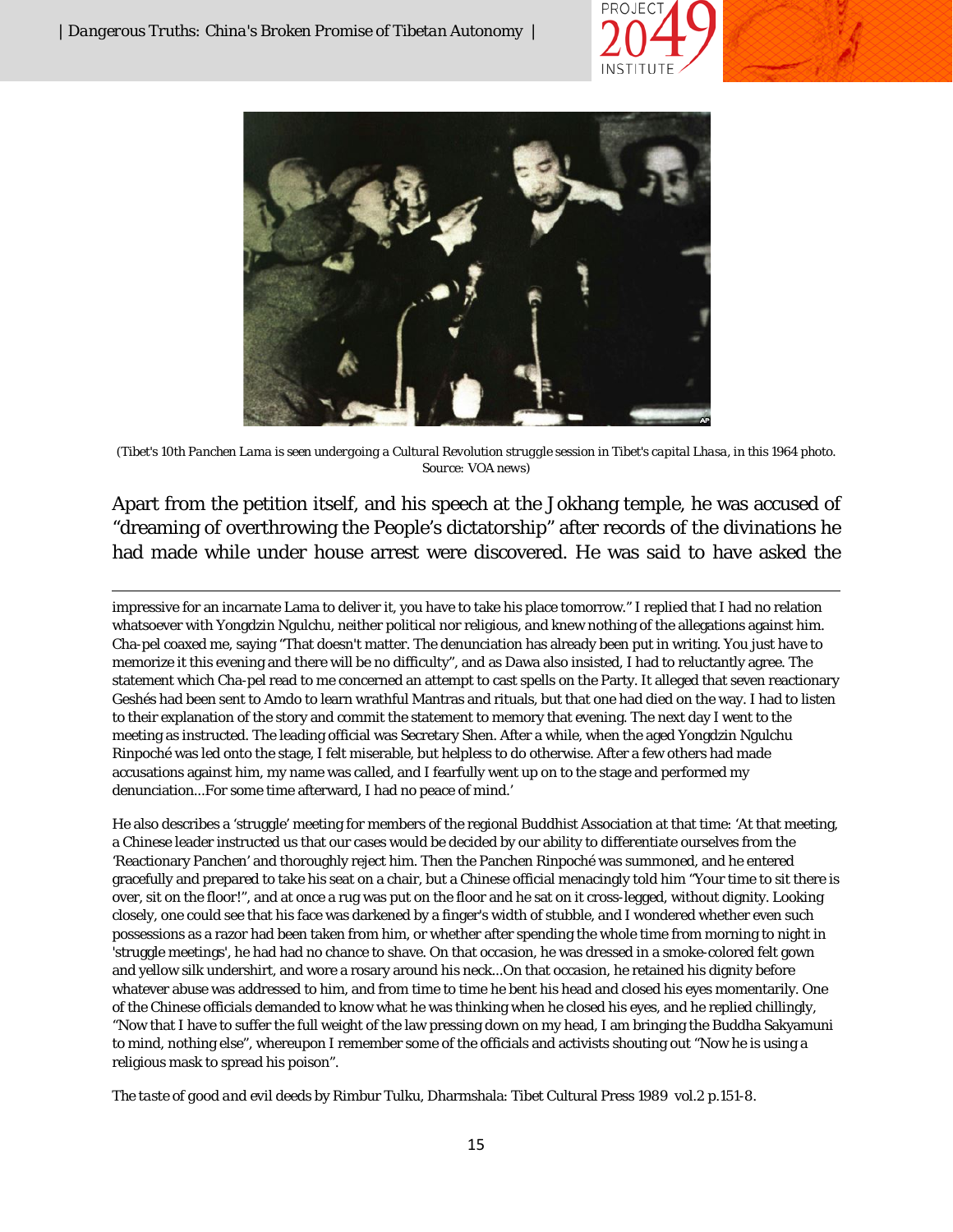

deities how long Chinese rule would last and when the Dalai Lama would return. His tutor Ngulchu Rinpoché in particular was accused of "aiming black incantations at the Party."[35](#page-17-0) It was also claimed that his collection of uniquely sacred statues saved from various temples in central Tibet in 1959 was a self-interested act of theft. The Panchen Lama responded defiantly to his accusers, angrily refuting them, and reportedly was "banging tables, smashing teacups and tearing up accusation papers" which intensified and prolonged the ordeal.[36](#page-17-1)

More colorful accusations were put to him: he was said to have used the technical college he started in Shigatsé as a base for raising a counter-revolutionary army, stockpiled weapons and communications equipment, and indoctrinated the students in subversion. Horses presented to him by the United Front leader Ulanfu were said to be his cavalry, and military-trained dogs presented to him by Chen Yi were also characterized as part of his guerilla force. A jeep fitted with an extra fuel tank by mechanics at the technical college was said to be the getaway car if his reactionary rebellion failed and he had to flee to the Indian border (staff and students at the college were also struggled and imprisoned). Flags with the crossed-vajra symbol that he used were said to be the insignia of the independent state he wanted to establish; several people in his entourage were alleged to have founded an underground group called 'Patriotic Association for the struggle for a free Tibet'; and numerous allegations were made by individuals who claimed to have heard him speak against the Party and in favor of an independent Tibet ruled by the Dalai Lama and himself.[37](#page-17-2)

Those who joined in the denunciation were promoted; those who refused were detained and subjected to 'struggle' themselves, either then or subsequently. [38](#page-17-3) Even senior members of his administration, such as Ché Jigmé and Lhamön Yeshé Tsultrim, who tried to save themselves by agreeing to denounce him during the meeting, were nonetheless later 'struggled' and imprisoned for their involvement.

As the PCTAR session dragged to a close, the Panchen was given three 'hats', Anti-Party, Anti-People and Anti-Socialism. A few weeks later, at the NPC meeting in Beijing, he was formally dismissed as acting chairman of PCTAR and vice-chairman of the NPC,

<span id="page-17-0"></span> $\overline{a}$ <sup>35</sup> *The taste of good and evil deeds* by Rimbur Tulku, Dharmshala: Tibet Cultural Press 1989 vol.2 p.157-8.

<span id="page-17-1"></span><sup>36</sup> *The Tenth Panchen Lama: a life*, by Jampel Gyatso. Hong Kong: Kai fang chu ban she 2008 p.160

<span id="page-17-2"></span><sup>37</sup> *The Tenth Panchen Lama: a life*, by Jampel Gyatso. Hong Kong: Kai fang chu ban she 2008 p.160, Research on Panchen Erdeni by Tsangtruk Topla (Privately published 2012) p.378-80

<span id="page-17-3"></span><sup>38</sup> Among the most vocal in denouncing the Panchen were Pakpala Gelek Namgyal, incarnate head of Chamdo monastery, and the young female incarnation Samding Dorjé Pakmo; senior Tashilhunpo Labrang officials including Lhamön Sonam Lhundrup, Cha-pel Tseten Puntsok, Sengchen Losang Gyaltsen and Trentsa Tamdrin Gyalpo; 'progressive' members of the regional United Front organizations, including Gyatso-ling Rinpoché Tubten Kelsang, Tsamkhung Jampa Wangmo, Gonpa-sar Tubten Jikdral and Tsédrön Gyaltsen Puntsok. Among those who reportedly refused were Demo Rinpoché and Norbrang Urgyen.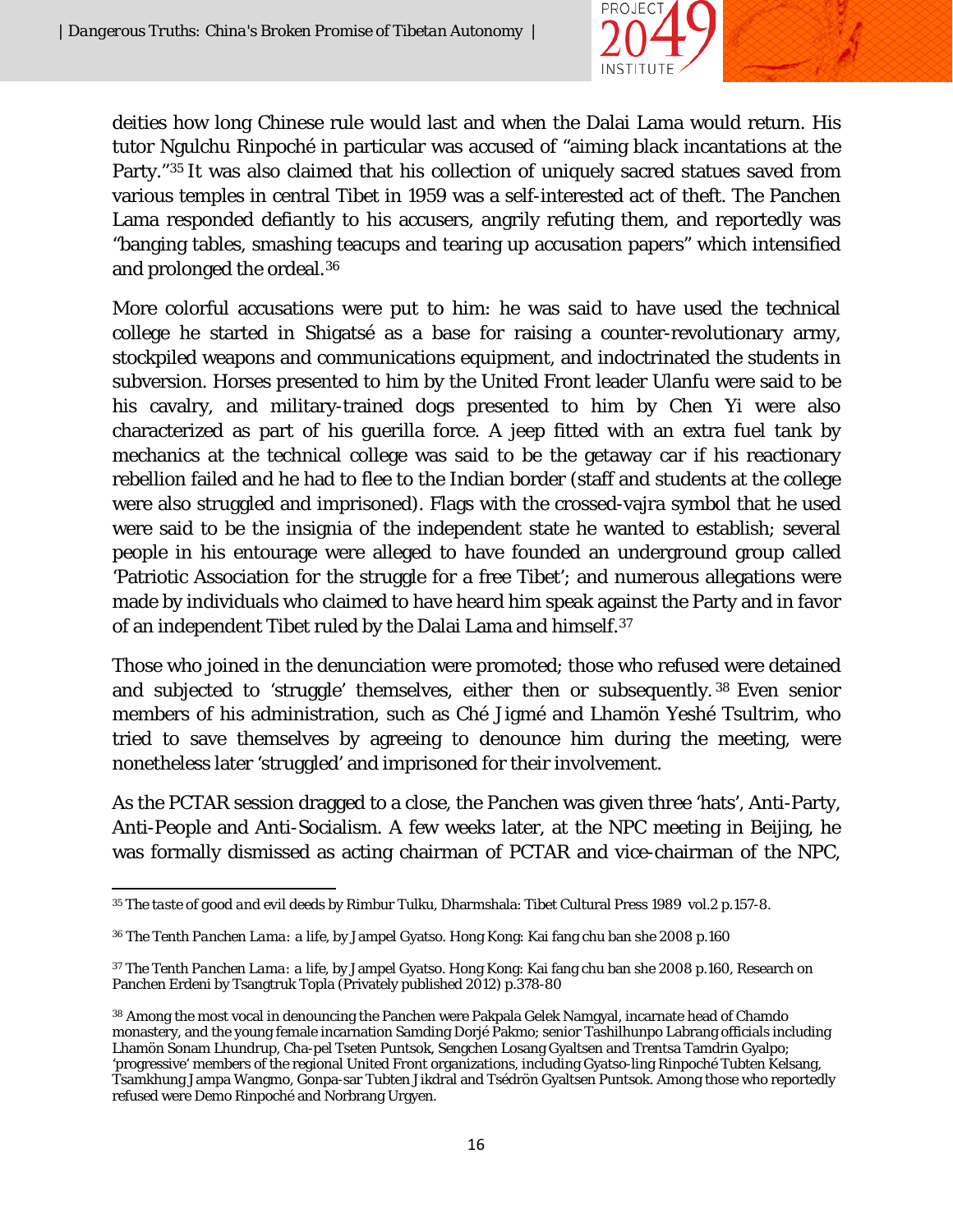

finally clearing the way for the formation of a TAR government. The Panchen himself was placed under house arrest in the city, and remained there until the outbreak of the Cultural Revolution, when he faced further persecution.

A broader political campaign to root out 'Medium Panchens' and 'Little Panchens' was already underway in the United Front and other government offices across the TAR, and in other Tibetan areas. The campaign was soon extended to the general population as well. Any individual whose merest word or deed could be construed as sympathy for the Panchen Lama was liable to face 'struggle' at their work unit or neighborhood meetings, be given a 'hat', or imprisoned. It has been estimated that 3000 were 'struggled' and 'hatted,' and some 500 sentenced to imprisonment, many of them religious and highly educated.[39](#page-18-0) Tseten Shabdrung, the foremost Tibetan scholar in Amdo (eastern Tibet), and his group at the Northwest Minorities University in Lanzhou, were among the highest profile casualties.

An 'Exhibition exposing the Panchen's reactionary crimes' was put on display in Lhasa at the height of this campaign. Tubten Khetsun<sup>[40](#page-18-1)</sup> recalls: "In order to prepare public opinion for the denunciation of the Panchen Rinpoché, they set up an exhibition on the 'crimes of the anti-Party Panchen clique' at Trungchi Lingka, the site of the present Tibet University, and each neighborhood committee in turn took people there to see it. I was in Lhasa at the time and was taken to see it, and an activist member of my subcommittee appointed to check on my reaction stayed right next to me throughout the tour, which was very trying. The exhibition featured rifles, cannons, a jeep, radio transmitters and a 'Vajra army' flag, which were presented as evidence that the 'Panchen clique' was staging a rebellion. Some of the famous images from holy places in Ü district…which the Panchen had previously collected and looked after, were also in the exhibition, and people jostled to get a closer look at them. The exhibition guides delivered a very harsh spiel about how Panchen Rinpoché had been involved in violent

<span id="page-18-0"></span> $\overline{\phantom{a}}$ <sup>39</sup> *A mirror clearly showing the facts of Red China's inhumane atrocities in Tibet 1959-84*. Dharmshala: Tibetan Cultural Press 1991 p.512.

<span id="page-18-1"></span><sup>40</sup> Author of *Memories of life in Lhasa under Chinese rule*, the following background is taken from the summary of his book: Born in 1941, Tubten Khétsun is a nephew of the Gyatso Tashi Khendrung, one of the senior government officials taken prisoner after the Tibetan peoples' uprising of march 10, 1959 Khétsun himself was arrested while defending the Dalai Lama's summer palace, and after four years in prisons and labor camps, he spent close to two decades in Lhasa as a requisitioned laborer and 'class enemy' in this eloquent autobiography, Khétsun describes what life was like during those troubled years. His account is one of the most dispassionate, detailed, and readable firsthand descriptions yet published of Tibet under the communist occupation. Khétsun talks of his prison experiences as well as the state of civil society following his release, and he offers keenly observed accounts of wellknown events, such as the launch of the cultural revolution, as well as lesser-known aspects of everyday life in occupied Lhasa since communist china continues to occupy Tibet, the facts of this era remain obscure, and few of those who lived through it have recorded their experiences at length Khétsun's story will captivate any reader seeking a refreshingly human account of what occurred during the Maoists shockingly brutal regime.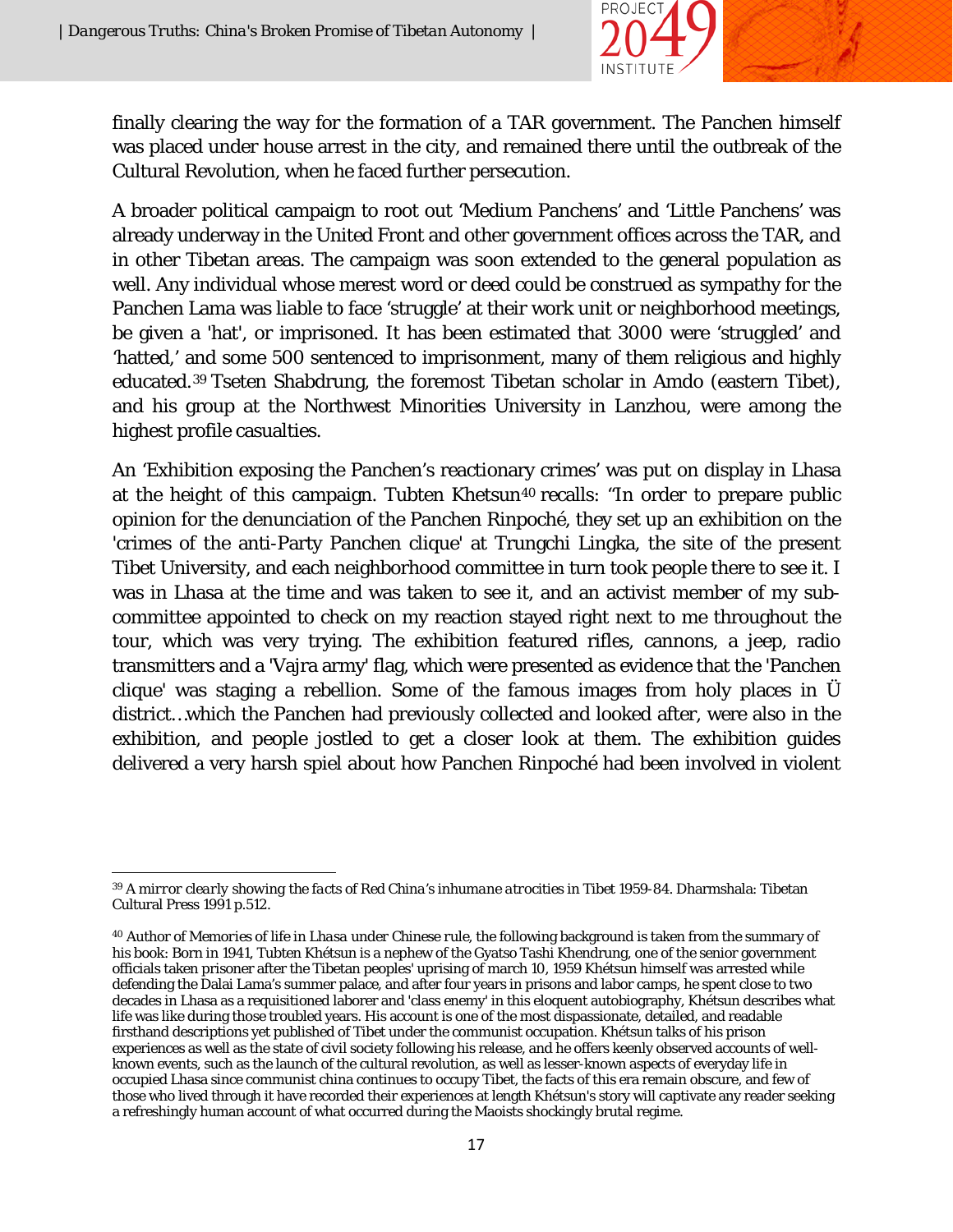

opposition to the Party, had stolen national sacred artifacts for himself, and behaved despicably."[41](#page-19-0)

### **The limits to criticism**

In assessing the CCP's handling of the Panchen Lama's report, while the contingencies of the wider political context in those turbulent years appear decisive, the parameters within which figures of peripheral authority must operate in the PRC system are also quite apparent.

The Panchen Lama had been a great strategic asset in the 'liberation' of Tibet, allowing the CCP to take full advantage of the historic tensions between Lhasa and Shigatsé. It allowed the center a useful check on the power of the Southwest military command in the region, as the Panchen was the adopted figurehead of the rival Northwest command. Although largely forgotten since, the leadership had initially framed the 1950 PLA advance to Chamdo and the 1951 negotiations on 'peaceful liberation' as a central government arbitration of an internal dispute.[42](#page-19-1) When the power-sharing agreement with the Lhasa government unraveled in 1959, leading to the flight of the Dalai Lama and the introduction of 'democratic reform', it was crucial to have a Tibetan leader of comparable standing on the Party's side.

Therefore, the Panchen Lama had enjoyed extraordinary concessions, such as partial exemption from 'democratic reform', permission to take local initiatives (like the Shigatsé technical college and Nechung Institute of Higher Buddhist Studies), and some freedom to travel within the PRC and to report directly to the central leadership. His first appeal on redressing the excesses of 'democratic reform' in 1960 was met with the appointment of a central government mission to formulate measures, noted earlier, which came with Mao's personal assurance.

<span id="page-19-0"></span> $\overline{\phantom{a}}$ <sup>41</sup> *Memories of life in Lhasa under Chinese rule* p.156. Tingri Ngawang saw a similar exhibit at Tashi Lhunpo monastery: 'There was a red flag at the gate of the monastery, and in the courtyard within was a red banner inscribed 'Reactionary Panchen Exhibition'. On either side of it, loudspeakers announced the many ways he had opposed the state. A few Chinese officials were loitering around smoking, and on a table where a few monks were sitting, evidence of his crimes was set out. "First: a newspaper with a photo of Indian PM Nehru was proof that the Dalai Clique was sending information about India to the Panchen Clique. Second: a meter-high statue of Tara indicated that he had stolen the famous speaking Tara statue from the Trandruk temple, among others. Third: a mould for minting coins showed his intention to restore the former Tibetan government. Fourth: a copy of the 70,000 character petition showed that he had rebelled against the Party. Fifth: two plates of food, one rich and tasty, and the other meager and rancid, placed next to each other. It was explained that the fine food was eaten by the Panchen, while the masses had to make do with bad food. There were about 11 such displays, and at the end, a pen and register lay on the table, and three monks puffing away on their cigarettes told me to sign my name. I declined, saying "I just came here on pilgrimage, I have no understanding of politics", and took three steps back' (*Child of Mount Everest* p.83). Arjia Rinpoché participated in the Anti-Panchen campaign at Tashi Lhunpo monastery that winter, and describes it in his memoirs (*Surviving the Dragon* p.70-72).

<span id="page-19-1"></span><sup>42</sup> Ngabo's statement to the Second Session of the Fifth TAR People's Congress, July 31,1989, Lhasa; *An Old Man's Tale* by Khémé Sonam Wangdu. Dharmshala: Library of Tibetan Works and Archives 1982 p.120.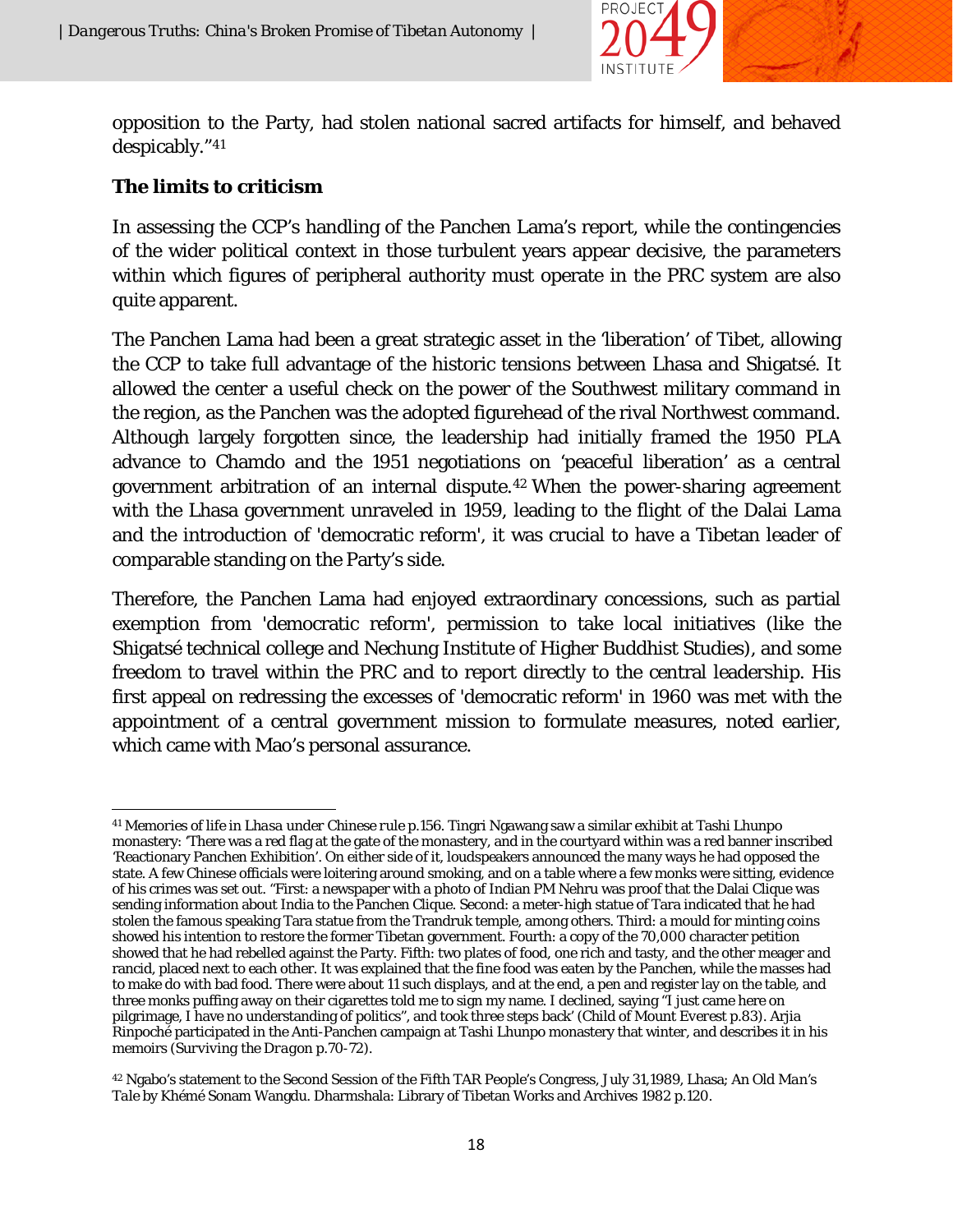

Of course, this took place during the nadir of Mao's leadership, when power had been wrested from him by Liu and Deng, and 'revisionist' policies were favored to reverse some of the disasters of the Great Leap Forward. It was a moment of unusual hope for the Party's critics and victims, who could not know that it would also prove to be a brief and unique one, and it is unlikely that the Panchen's report would otherwise have gone as far as it did.

Nonetheless, even in this season of conciliation, with the attention of the regime's most senior diplomats, committed to upholding its nationality policies, the leadership's concern with rectifying mistakes was entirely tactical, as can now be seen from the meeting transcripts. The measures taken in 1961–dismissal of Gao Feng in Qinghai, and approval of the Yang Jingren mission's findings–were essentially cosmetic. Gao's Leftist policies had been enforced with the knowledge and approval of the Central Committee, and he was thus made a scapegoat.<sup>[43](#page-20-0)</sup> As for the TAR recommendations, there was some welcome rehabilitation of the wrongfully arrested and compensation for wrongfully confiscated property, but perhaps their main effect was to sharpen the differences between the TWC and the Panchen Lama, who complained that they were not being implemented.[44](#page-20-1)

Notably, while both Li Weihan and the Panchen Lama were effectively dismissed as soon as Mao regained control of the Central Committee (September 1962), they were held in suspense for another two years before being formally condemned. By that time, India had been soundly defeated, boosting the regime's confidence in its annexation of Tibet, and consolidating the standing of the Southwest military leadership; Khrushchev had fallen from power in Moscow, allaying the threat of revisionism within the Communist world; and the PRC was about to successfully test an indigenously developed atom bomb, a milestone in establishing its international stature. The tactical need to accommodate minority nationalities, as with other critics of Mao, had largely disappeared.

While much of this tactical behavior appeared to be about Mao's struggle to regain power, it must be noted that a similar dynamic between tactical and core interests was played out again during the second phase of the Panchen's career in the 1980s, after Mao's death. Within a few years of his release from Qincheng prison in 1978, at the outset of 'liberalization', the Panchen Lama returned to the national stage as the foremost advocate of the reinstated policies of nationality autonomy and religious freedom. During the 1980s, he fought for and established the rights of Tibetans and other minorities to education in their own languages, religious freedom, and economic

<span id="page-20-1"></span><span id="page-20-0"></span>l <sup>43</sup> The documentary evidence for this is mentioned in *Tibet in Agony: Lhasa 1959* p.56-65.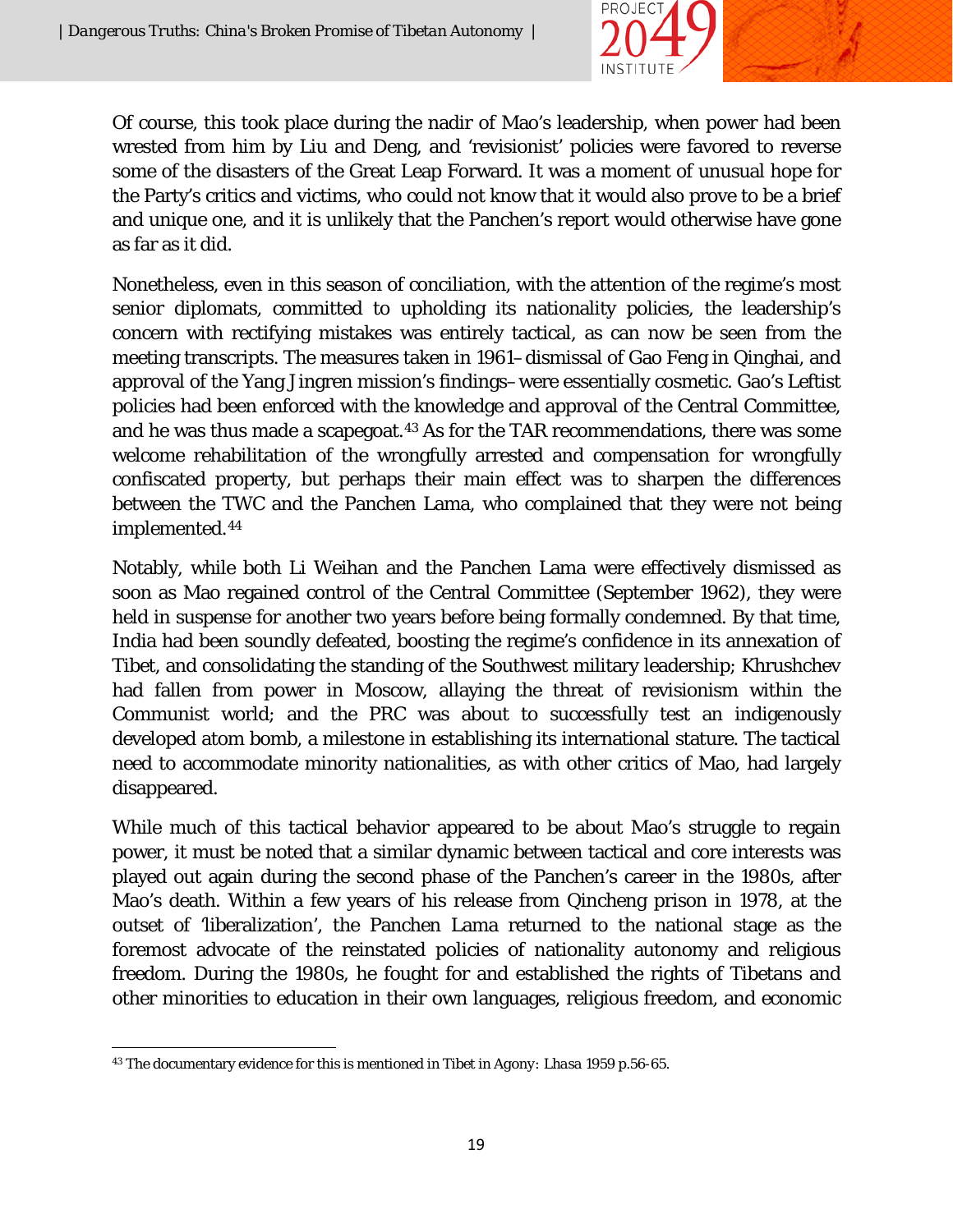

opportunity.[45](#page-21-0) He became the guiding inspiration for the phenomenal resurgence of Tibetan religion, education and culture that emerged in those years. And even with the benefit of maturity and experience, he remained dangerously outspoken.

In this bid to substantiate the constitutional provisions of nationality autonomy, the Panchen Lama found an ally in the reformist leader Hu Yaobang. However, Hu's 1980 reforms in the TAR―dismissing the Party secretary and returning thousands of non-Tibetan cadres to the mainland―became one of the causes of his deposition by [CCP] hardliners in 1987. Popular protest against Communist rule returned to the streets of Lhasa that year. Then, in January 1989, during the ceremonial re-consecration of the Tashi Lhunpo monastery, the Panchen Lama suddenly died (supposedly from heart failure). He was 50 years old. A few days earlier, Chinese state media reported him as saying that the price paid for the development of Tibet that had taken place since 'liberation' was greater than the gains, a statement that harked back unrepentantly to the discussion of the 70,000 character report in 1962.[46](#page-21-1)

For most Tibetans, and other observers, there is no doubt that the Party had once again rid itself of the Panchen Lama by foul means. His death fuelled nationalist protest in Lhasa that year, much as Hu's death in April presaged the democracy protests in the mainland that shook the Party to its foundations, and brought a swift end to 'liberalization.' Thereafter, Tibet policy reverted to aggressive assimilation and repression. Beijing used the issue of the Panchen's reincarnation in 1995 to limit the freedom of the re-established monasteries, and set about dismantling most of what the Panchen Lama had worked for up to his untimely death.

#### **The Historical Record**

The CCP's denial of the Panchen Lama's petition is in kind with its denial of the history of its occupation of Tibet. Apart from the formal denunciation of the "Gang of Four" and rehabilitations of the early Deng era, there has been no official admission of the crimes and injustices committed in the name of 'democratic reform' in Tibet. Such admissions as have appeared have been rendered inaudible by the din of state propaganda. [47](#page-21-2) The

<span id="page-21-0"></span>l <sup>45</sup> His officially listed achievements include advising on the 1982 revision of the nationality autonomy law (with Ngabo and Bapa Puntsok Wangyal), submitting a draft law on Tibetan language education, usage and development that was approved by the TAR People's Congress in 1987 (with Ngabo), and establishing the Tibet University in 1985, Tibet Development Fund and Institutes of Higher Buddhist Studies in 1987. Numerous other initiatives for the revival and institution of Tibetan religion, language and culture during these years were also credited to him.

<span id="page-21-1"></span><sup>&</sup>lt;sup>46</sup> For an account of the Panchen Lama's remarks during a high-level meeting between [CCP] government and religious leaders on January 23, 1989 in Shigatsé, see Isabel Hilton, The Search for the Panchen Lama, *W.W. Norton & Company,* 1999, pg 194.

<span id="page-21-2"></span><sup>&</sup>lt;sup>47</sup> By far the most explicit and controversial admission was made by Hu Yaobang, then CCP general secretary, on his May 1980 visit to Lhasa to see conditions there at first hand. In a speech to TAR cadres, he concluded "We feel that our party has let the Tibetan people down. We feel very bad! …We have worked nearly thirty years, but the life of the Tibetan people has not been notably improved. Are we not to blame? If we don't make this clear, people won't let us off the hook; party members won't let us get away with it!" This position was not approved by the Party, and is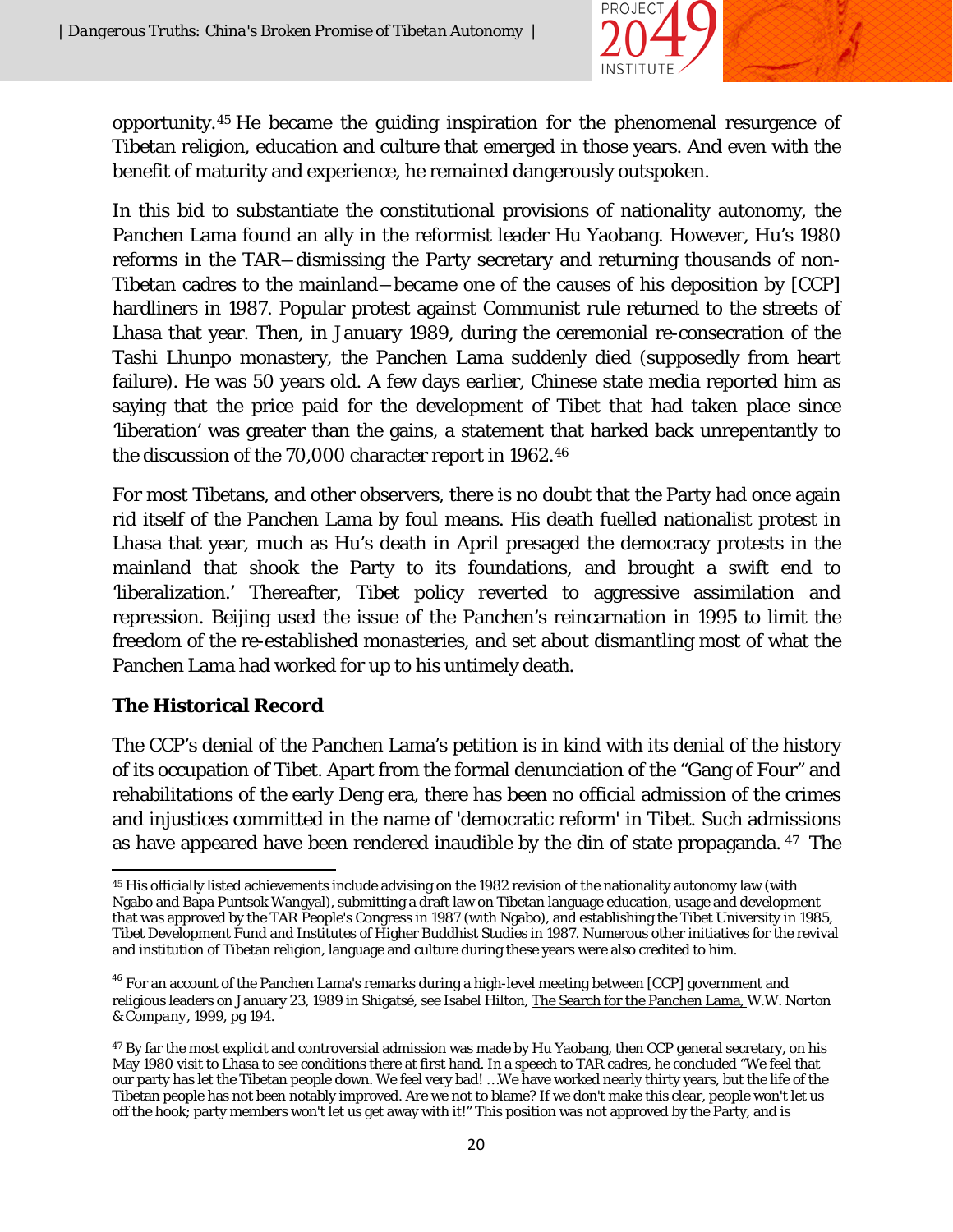$\overline{a}$ 



statement about control of history in the notorious 'Document 9' (April 2013) on "combating ideological infiltration", for example, is in reality no more than a restatement of longstanding Party policy.[48](#page-22-0)

This principle is applied nowhere more rigorously than in Tibet, where the Party-State's historical legitimacy is most disputed. Since the end of 'liberalization' in 1989, Party policy has consistently held that combating separatism is the top priority in Tibet (surpassing even economic and social development), and has relied on 'patriotic education' and coerced denunciations of the Dalai Lama to reshape and invigilate public attitudes and behavior. These practices place the contestation of history at the forefront in the battle for hearts and minds–an approach often seen as unnecessarily confrontational and even irrational by observers outside China. The party-state insists on reducing the complex history of Sino-Tibetan relations to one simple formula– reunification of the motherland and opposition to the "Dalai Clique"–to which any Tibetan who would attend school, join government service, or be legally registered as a monk must pledge allegiance.

Why is this? Apparently, the Party sees the persistence of Tibetan nationalist sentiment, even ambiguities of national identity and loyalty, as incompatible with its concept of "social stability," which requires the active political compliance of Tibetan subjects. The historical record cannot, in this view, be ignored or be relegated as background in favor of other sources of popular legitimacy, such as economic development or strong governance, as has happened to some extent in the rest of the PRC. Rather, the living memory of Tibet as an independent country and the socializing power of oral tradition within Tibetan communities are considered forces so disruptive to state legitimacy that they can only be confronted head-on.

Following the protests that swept Tibet beginning in March 2008, one of the partystate's first responses was to ramp up "patriotic education," and extend it beyond institutions like monasteries and schools into the broader lay population. In 2009, the

believed to have been one of the reasons for his dismissal (1987), see TIN News Review no.26 1998 p.44 . In Qinghai, acknowledgement of "excesses in the pacification of the rebellion" came in 1981, in the form of compensation for victims, but almost nothing further (see *Tibet in Agony* p.64).

<span id="page-22-0"></span><sup>48</sup> Point 6. 'The goal of historical nihilism, in the guise of "reassessing history," is to distort Party history and the history of New China. This is mainly expressed in the following ways:

Rejecting the revolution; claiming that the revolution led by the Chinese Communist Party resulted only in destruction; denying the historical inevitability in China's choice of the Socialist road, calling it the wrong path, and the Party's and new China's history a "continuous series of mistakes"; rejecting the accepted conclusions on historical events and figures, disparaging our Revolutionary precursors, and vilifying the Party's leaders. Recently, some people took advantage of Comrade Mao Zedong's 120th birthday in order to deny the scientific and guiding value of Mao Zedong thought. Some people try to cleave apart the period that preceded Reform and Opening from the period that followed, or even to set these two periods in opposition to one another. By rejecting CCP history and the history of New China, historical nihilism seeks to fundamentally undermine the CCP's historical purpose, which is tantamount to denying the legitimacy of the CCP's long-term political dominance.' <http://www.chinafile.com/document-9-chinafile-translation>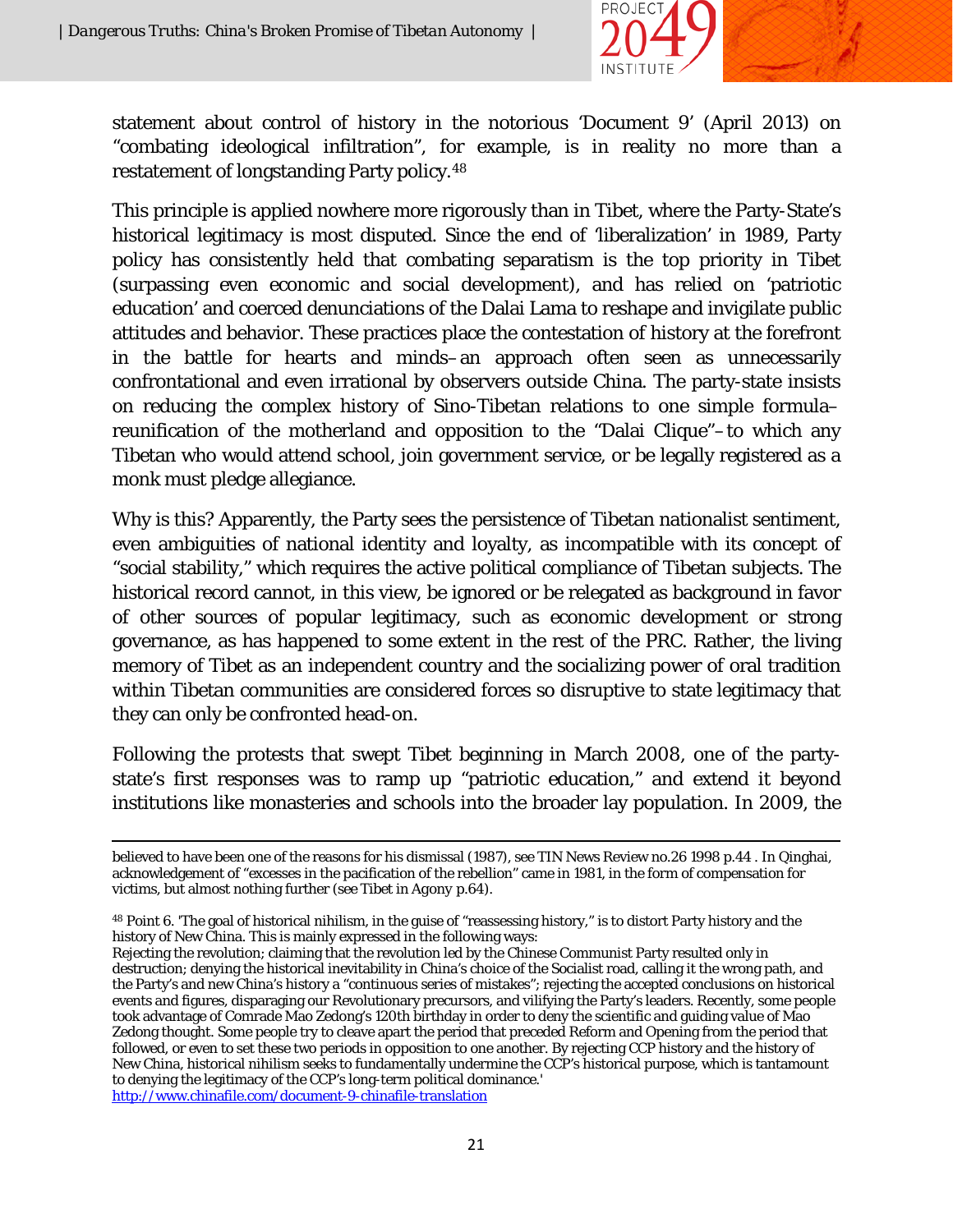

TAR declared a new official holiday on March 28th called Serf Liberation Day[49](#page-23-0), which was to be celebrated with officially scripted performances of music and drama. One of the staple themes of patriotic education in recent years is 'Comparing Old and New Tibet', in which lectures, photo exhibitions and films contrast the darkness of feudalism with the brilliant accomplishments of socialism.

The Panchen Lama's last reported words―that the price paid for the development of Tibet since 'liberation' was greater than the gains–still haunt the CCP in the sense that their loud and insistent denial of this assessment has become the central theme of the party's Tibet-related propaganda.[50](#page-23-1) Under the 'social management' policies introduced in the wake of the 2008 protests, the Party has engaged in a more ambitious attempt to control historical memory that it views as vital for 'long-term stability.'[51](#page-23-2)

#### **1958**

Perhaps the most direct link between the Panchen Lama's 1962 report and the historical memory of democratic reform concerns the events of 1958 in Qinghai and southern Gansu (the region known as Amdo in Tibetan). In global perception and most

<span id="page-23-0"></span> $\overline{\phantom{a}}$ <sup>49</sup> March 28, 2009 marked the 50th anniversary of the launch of "democratic reforms" in the TAR.

<span id="page-23-1"></span><sup>&</sup>lt;sup>50</sup> The entrenchment of this position can be seen, for example, in the White Papers issued since the 1990s: according to the 'White paper on cultural preservation in Tibet' (June 22nd 2000), the central government has *more* than made up for any losses "in such a special period as the Cultural Revolution" with lavish expenditure on the restoration of temples, the reprinting of Tibetan literature, the construction of a museum, the funding of Tibetan-language TV broadcasts, and so on; the 'White paper on development in Tibet' (November 8th 2001) declines even to acknowledge such "special periods" - development in Tibet, it says, has been on a steady upward curve ever since 'Liberation' in 1950. The 'White paper on 50 years of Democratic Reform in Tibet' (March  $2^{nd}$  2009) complains that criticism of the Party's record in Tibet is unfair: 'When the Dalai clique staged the large-scale armed rebellion to retain the theocratic feudal serfdom and to split the country, the Chinese government took actions to quell the rebellion for the sake of defending national unity and emancipating the serfs and slaves of Tibet. The historical significance of this righteous action is entirely comparable to the emancipation of the slaves in the American civil war. Yet the anti-China forces in the West simply ignore the historical facts…' Allegations of injustice and excessive violence in the conduct of 'democratic reform,' which were the substance of the 70,000 character petition, are dismissed as "the lies of the Dalai Clique".

<span id="page-23-2"></span><sup>51</sup> In the post-2011 era of cadres stationed in villages and the enhanced surveillance and social micro-control brought by 'grid management' and the 'double-linked households' system in the TAR, as well as increasingly sophisticated management of the internet and social media generally, the Party's commitment to information control at all levels has reached a new intensity.

The national level meeting on Propaganda and Ideology Work chaired by Xi Jinping in August 2013 characterized "security of the ideological sphere" as "the main battlefield in the struggle with hostile forces" and called for greater attention to assuring dominance in the shaping of public attitudes and policing of information through intensification and refinement of state media output, censorship, public reeducation etc. The TAR meeting held to study its decisions concluded that 'Guiding ideological work, exercising control, making correct public opinion completely understood, criticising mistaken views and ideas, promoting key themes and persuasive power, having the confidence to manage and control and daring to instill fear, we must firmly grasp the power of overall guidance in ideological sphere work' [\(http://tb.xzxw.com/zt/sxxc/201506/t20150605\\_625025.html\)](http://tb.xzxw.com/zt/sxxc/201506/t20150605_625025.html).

This hardened position on control of the ideological sphere was spelt out even more directly in the leaked 'Document 9' (April 2013) that attracted global attention to the direction of Xi Jinping's presidency.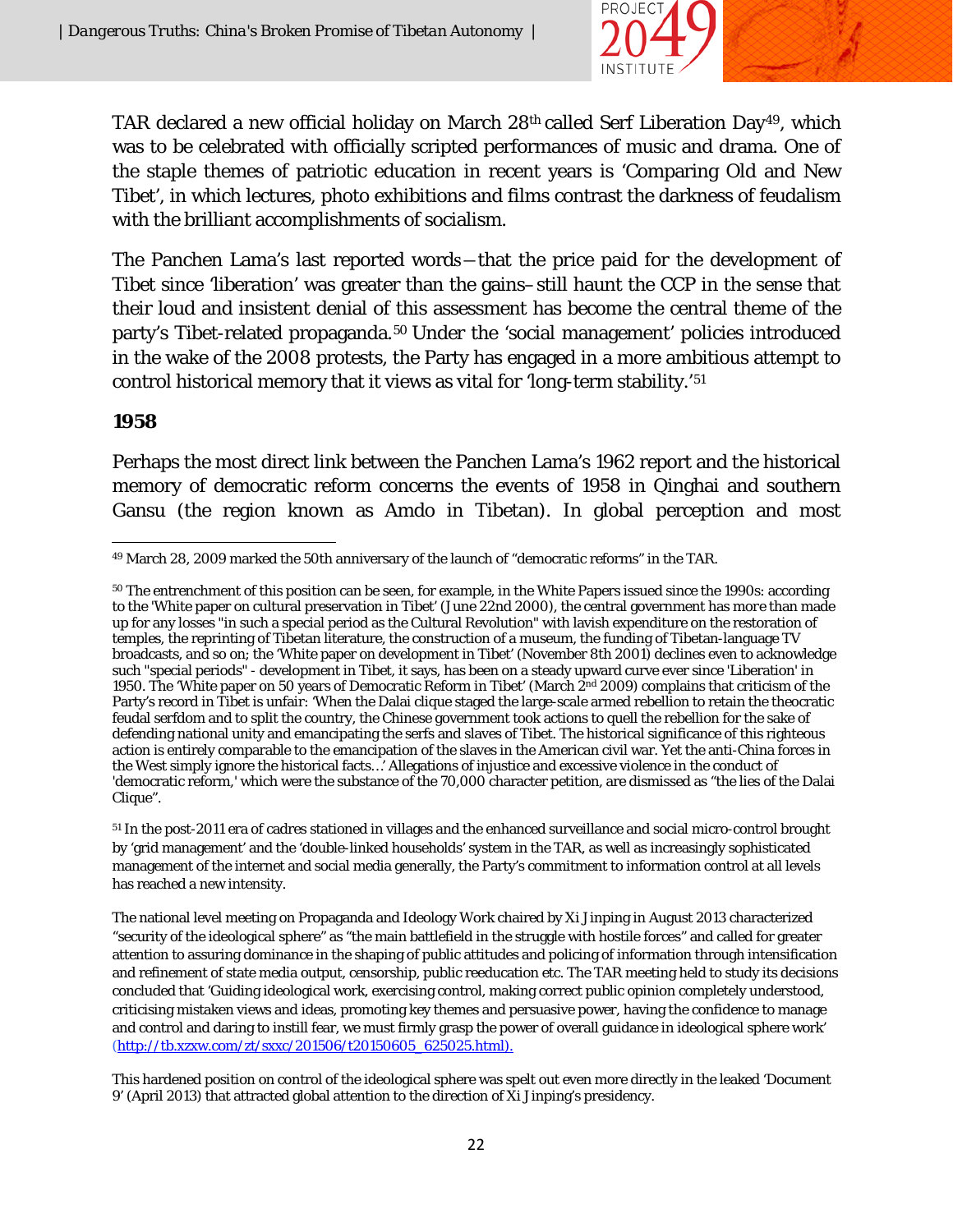

mainstream Tibetan exile narratives, the 1956 Khampa revolt in the Tibetan areas of present-day Sichuan led to the Lhasa uprising of March 1959 and the Dalai Lama's flight into exile. Until recently, it was less well and widely understood that the most devastating violence of all took place in Amdo in the spring and summer of 1958 during the introduction of 'democratic reforms.' Among Amdo people themselves, however, the number "fifty-eight" is synonymous with state-directed terror and the systematic decimation of their people, material culture, and way of life.

The Panchen Lama was one of the only independent witnesses to these events, which was the subject of his most urgent concern, as can be seen from the text of the report and the meeting transcripts. In a speech to Tibet delegates at the NPC meeting in Beijing in March 1987, he confided:

"In Qinghai, for example, there are between one to three or four thousand villages and towns, each having between three or four thousand families with four to five thousand people. From each town and village, about 800 to 1,000 people were imprisoned. Out of this, at least 300 to 400 people of them died in prison. This means almost half of the prison population perished. Last year, we discovered that only a handful of people had participated in the rebellion. Most of these people were completely innocent. In my 70,000-character petition, I mentioned that about five percent of the population had been imprisoned. According to my information at that time, it was between 10 to 15 percent. But I did not have the courage to state such a huge figure. I would have died under *thamzing* (the Tibetan terms for the CCP's "struggle" or public torture sessions) if I had stated the real figure."[52](#page-24-0)

To this day, little detail is known of what actually happened and there are a few possible reasons for this. Amdo is further from international borders than other parts of Tibet, and some of the worst atrocities took place in isolated pastoral areas. Those who were able to flee headed to Lhasa where they were soon caught up in the 1959 events. Few learned Amdowa capable of representing their people survived, and those who did were persecuted during the Anti-Panchen campaign or the Cultural Revolution that came soon after. The Panchen Lama, was prevented from bringing these matters to light. In any case, virtually no Tibetan eyewitness testimony made it into writing, and the only available data on military deployments, human losses and mass incarcerations are to be found in classified Party and PLA documents, most of which remain secret―even now (although this is also true of most of the country outside Lhasa).[53](#page-24-1)

<span id="page-24-0"></span>l <sup>52</sup> *The Panchen Lama Speaks* (Dharamshala: DIIR 1991 p.9).

<span id="page-24-1"></span><sup>53</sup> One of the first books written on the subject was *The Tragedy of my Homeland* by the late Alak Tenzin Pelbar (Dharmshala: Narthang Publications 1994), which includes reproductions of military maps showing search and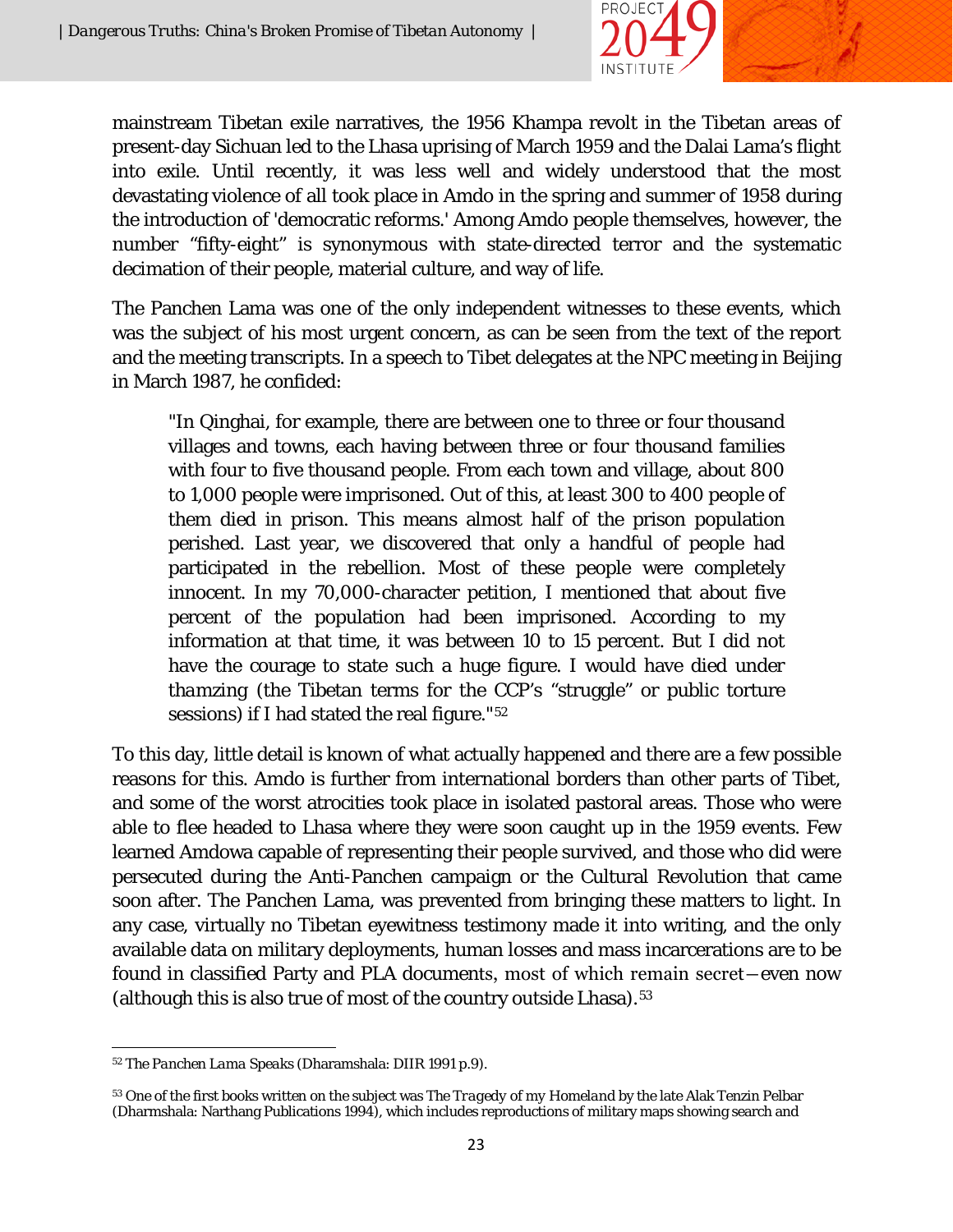

The effects of repressing the memory of 1958 and forcing the next generation to grow up in the shadow of a forbidden history burst into the open with unforeseen power 50 years later. In March 2008, a wave of nationalist protest against Chinese rule spread across eastern Tibet, most of all Amdo, a region that had not seen such action in the post-Mao era. The fact that the protests coincided with the 50<sup>th</sup> anniversary of 'democratic reform' in Amdo was not picked up by either the international media, or even Tibetans in the central provinces.

This is partly because the events of 1958 were never recorded, publicly remembered and memorialized in the way, for example, the anniversary of March 10th 1959 has been. The disrupted transmission of oral history in Amdo, as well as the blanket official taboo, has meant that the post-1980 generation tended to articulate the memory of 1958 not historically but imaginatively, in literature and art.<sup>[54](#page-25-0)</sup> It was alluded to in short stories and poems in widely read journals, and in the lyrics of popular songs. But around the undeclared 50th anniversary, books, songs and poems dealing directly with the subject started to appear. As these works became more popular, the authorities banned<sup>[55](#page-25-1)</sup> them, and began to arrest more writers, singers and poets – more than 50 of them in 2009-10 alone.[56](#page-25-2)

What we have seen in 21<sup>st</sup> century Amdo is the emergence of precisely the kind of contested historical memory and dissonant consciousness that the Party has identified as the most serious threat to its hegemony and "long-term stability." But in the post-Panchen Lama period, the Party has locked itself in to a high-stakes confrontation over the control of history, a controlled environment of relentless propaganda, re-education and censorship designed to prevent "rumor-mongering" and "infiltration by hostile foreign forces." Its position is still that Tibetans protest only because they have been

<span id="page-25-1"></span><sup>55</sup> Notably, two fictional accounts of the period, *Joys and Sorrows of a Naktsang Boy*, Naktsang Nulo (Xining: Qinghai Xining yinshuachang 2007) and *Raging Red Wind*, Tsering Dondrub (privately published 2009), and an oral history, *My Homeland and the Peaceful Liberation*, Jamdo Rinsang (privately published 2008).

 $\overline{\phantom{a}}$ destroy missions against "rebels"; the most thorough statistical study published so far is Li Jianglin's *When the Iron Bird Flies: secret war on the Tibetan plateau 1956-62*, and the summary in *Tibet in Agony: Lhasa 1959* chapter 4; *Wounds of Three Generations* published by Kirti monastery in exile (Dharmshala 2010) and *Lifeblood Sacrificed for the Land of Snows* by Bari Dawa Tsering (Dharmshala 2007 chapter 6) are attempts to collate survivors' testimony collected decades later. On the suppressed historical memory, see *The Body Count* by Elliot Sperling (Rangzen.net Sept 14 2012).

<span id="page-25-0"></span><sup>54</sup> As Francoise Robin puts it in her study of this phenomenon: '...only a limited array of possibilities is offered to Amdowas in the PRC: no museology can be carried out, no written or oral history archives set up, and no memorials established... Historical research is even less feasible, leaving only literary postmemorial practice available' (*The Events of Amdo '58 and the Emergence of Literary Postmemory Among Tibetans*, in *Re-remembered Meetings: post-Mao retellings of the Sino-Tibetan encounter* (Barnett, Robin, Weiner (ed.s) forthcoming 2017).

<span id="page-25-2"></span><sup>56</sup> E.g., *A 'Raging Storm': The Crackdown on Tibetan Writers and Artists after Tibet's Spring 2008 Protests*,International Campaign for Tibet, May 18, 2010.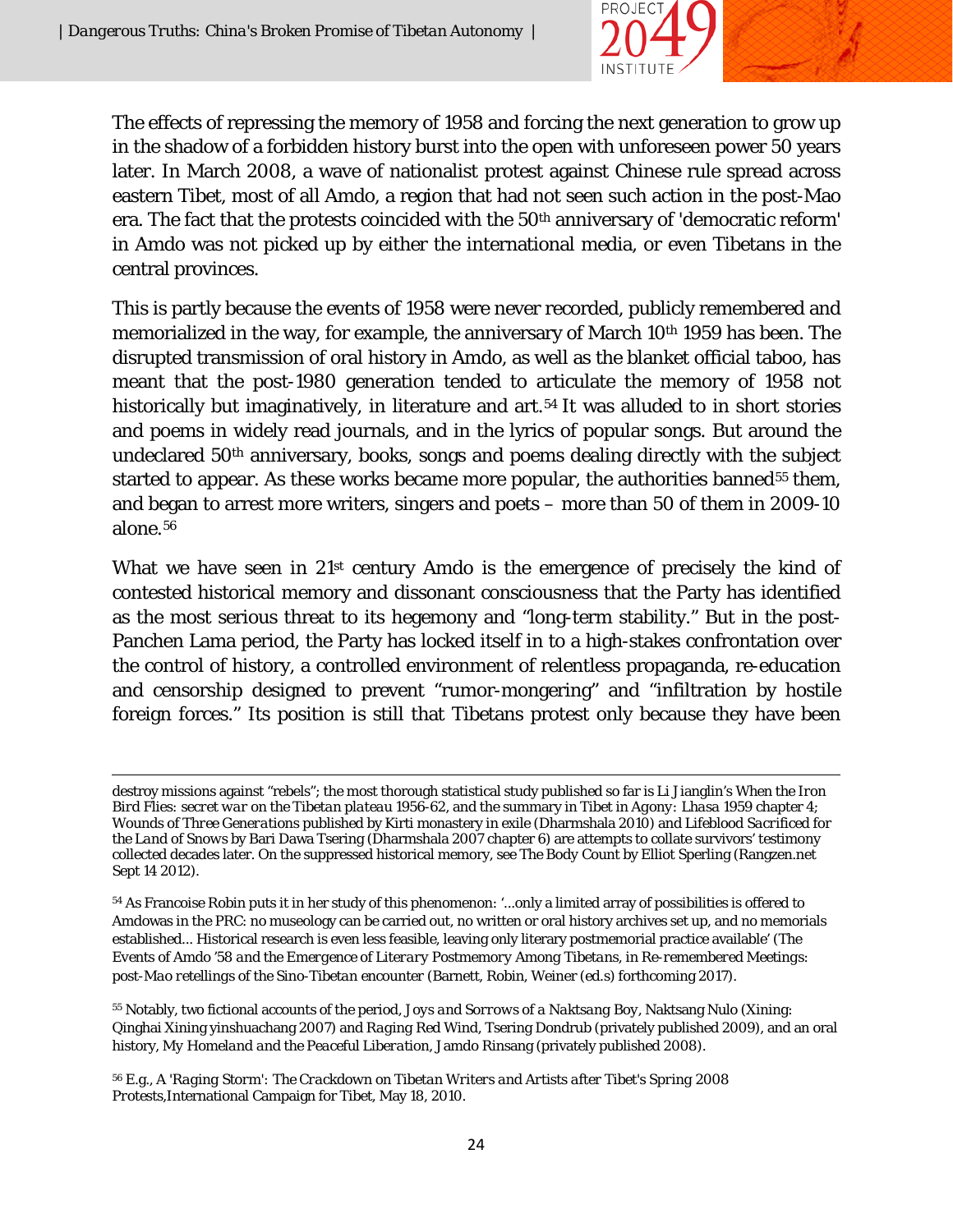

misled by "reactionaries", chiefly the "Dalai Clique" in exile, and it will contemplate no other solution than force to the inescapable problem of its legitimacy.

Decades after his death, the 10<sup>th</sup> Panchen Lama remains in many ways the central figure in the PRC-Tibet relationship. His imprisonment in 1962 and premature death in 1989 were the two historic moments in which the Party opted to cancel the all-important autonomy agenda in favor of repression, but even the fact that the Party chose to nominally honor rather than repudiate his memory demonstrates the necessity of credible Tibetan leaders for its legitimacy. Meanwhile, enormous gains have been made in colonizing, urbanizing and industrializing the Tibetan plateau, and in the enrichment of Tibetan livelihoods, but the regime's concurrent effort to impose its version of history and erase Tibetan grievance and memory has met with relatively little success.